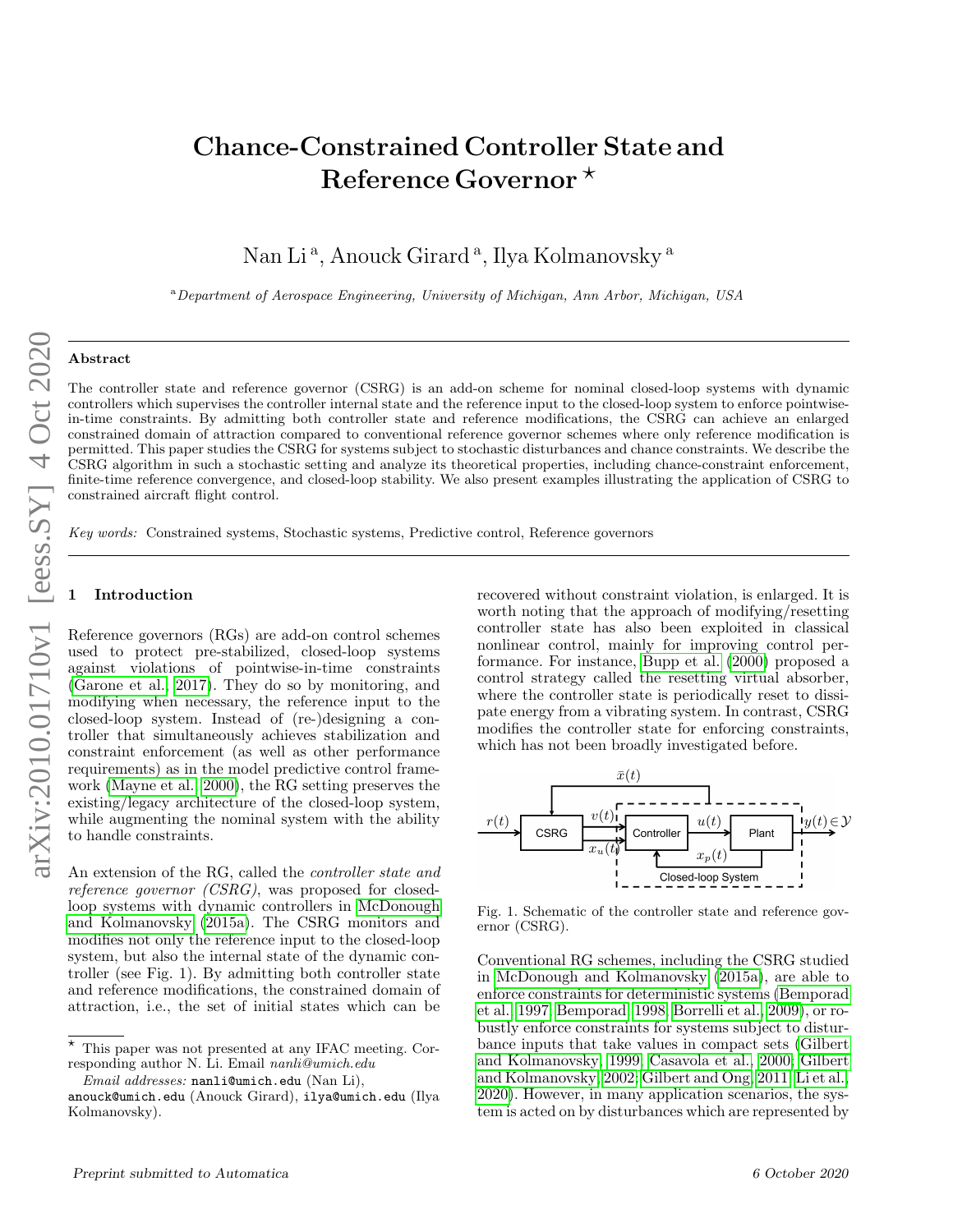stochastic models. In this setting, a typical approach is to impose constraints as chance constraints, i.e., seek probabilistic guarantees on constraint satisfaction [\(Birge and](#page-15-11) [Louveaux, 2011\)](#page-15-11).

In recent years, there has been a growing interest in developing control techniques for systems subject to stochastic disturbances and chance constraints, mainly within the stochastic model predictive control framework (see [Mesbah \(2016\)](#page-16-1); [Mesbah et al. \(2019\)](#page-16-2) and references therein). Latterly, an RG for chance-constrained systems was developed in Kalabić et al. (2019), which exhibited theoretical properties that were analogous to the ones for conventional RGs, including chance-constraint enforcement and reference convergence guarantees.

In this paper, we study the CSRG in a stochastic setting. The contributions of this paper are as follows:

- (1) We develop a CSRG scheme for discrete-time linear systems subject to stochastic disturbances and chance constraints. This CSRG scheme operates based on a finitely-determined approximation to a chance-constrained maximal output admissible set and online optimization. In particular, two online algorithms with distinct features are presented.
- (2) We analyze theoretical properties of the proposed CSRG scheme, including finite-determinability of the used output admissible set, closed-loop chanceconstraint satisfaction, almost-sure finite-time convergence of the modified reference to constant, steady-state constraint-admissible commands, and mean-square stability of the commanded state set-point. These theoretical properties distinguish our CSRG scheme versus several other control techniques for systems subject to stochastic disturbances and chance constraints. For instance, in stochastic model predictive control, guarantees on closed-loop chance-constraint satisfaction and closed-loop stability are typically not easy to establish [\(Mesbah, 2016\)](#page-16-1), especially in the presence of disturbances with unbounded supports (such as the Gaussian disturbance treated in this paper).
- (3) We extend the proposed CSRG scheme from its nominal formulation for the case of individual chance constraints to the one that can address joint chance constraints. We describe two approaches to this extension and compare their relative conservativeness, resulting in guidelines for when one approach is preferable over the other.
- (4) We illustrate the proposed chance-constrained CSRG scheme through examples representing its application to constrained aircraft flight control.

The paper is organized as follows. In Section 2, we define the system and the constraints to be treated. In Section 3, we present the chance-constrained CSRG scheme, including the construction of the maximal output admissible set and two online algorithms. In Section 4, we analyze theoretical properties of the proposed CSRG

scheme, and also extend the scheme from treating individual chance constraints to treating joint chance constraints. In Section 5, we present examples illustrating the application of CSRG to constrained aircraft flight control. Finally, Section 6 concludes the paper.

# 2 Problem Statement

In this paper, we consider systems which can be represented by a discrete-time linear model of the form,

$$
x_p(t+1) = Ax_p(t) + B_u u(t) + B_w w(t),
$$
 (1a)  

$$
y(t) = Cx_p(t) + D_u u(t) + D_w w(t),
$$
 (1b)

where  $x_p(t) \in \mathbb{R}^{n_{xp}}$  represents the plant state at the discrete-time instant  $t \in \mathbb{Z}_{\geq 0}$ ,  $u(t) \in \mathbb{R}^{n_u}$  denotes the control input,  $w(t) \in \mathbb{R}^{n_w}$  denotes an unmeasured disturbance input, and  $y(t) \in \mathbb{R}^{n_y}$  represents the system output.

We assume that the following dynamic controller has been designed to stabilize the system (1),

$$
u(t) = K_p x_p(t) + K_u x_u(t) + B_v v(t), \qquad (2a)
$$

$$
x_u(t+1) = A_p x_p(t) + A_u x_u(t) + D_v v(t), \qquad (2b)
$$

where  $x_u(t) \in \mathbb{R}^{n_{x_u}}$  denotes the controller state, and  $v(t) \in \mathbb{R}^{\tilde{n}_v}$  is a reference input determining the set-point of the system.

The closed-loop system combining (1) and (2) can be written in the following compact form,

$$
\bar{x}(t+1) = \bar{A}\bar{x}(t) + \bar{B}_v v(t) + \bar{B}_w w(t),
$$
\n
$$
y(t) = \bar{C}\bar{x}(t) + \bar{D}_v v(t) + \bar{D}_w w(t),
$$
\n(3b)

where  $\bar{x}(t) = [x_p^{\top}(t), x_u^{\top}(t)]^{\top}$ , and

$$
\bar{A} = \begin{bmatrix} A + B_u K_p & B_u K_u \\ A_p & A_u \end{bmatrix}, \ \bar{B}_v = \begin{bmatrix} B_u B_v \\ D_v \end{bmatrix}, \ \bar{B}_w = \begin{bmatrix} B_w \\ 0 \end{bmatrix},
$$
\n
$$
\bar{C} = \begin{bmatrix} C + D_u K_p & D_u K_u \end{bmatrix}, \ \bar{D}_v = D_u B_v, \ \bar{D}_w = D_w.
$$
\n
$$
(4b)
$$

We make the following assumptions:

Assumption 1: The matrix  $\overline{A}$  is Schur, i.e., all eigenvalues of  $\overline{A}$  are strictly inside the unit disc.

Since  $\overline{A}$  corresponds to the closed-loop system consisting of the plant (1) and the stabilizing controller (2), Assumption 1 is reasonable. With Assumption 1, under any constant reference input  $v(t) \equiv r$ , the associated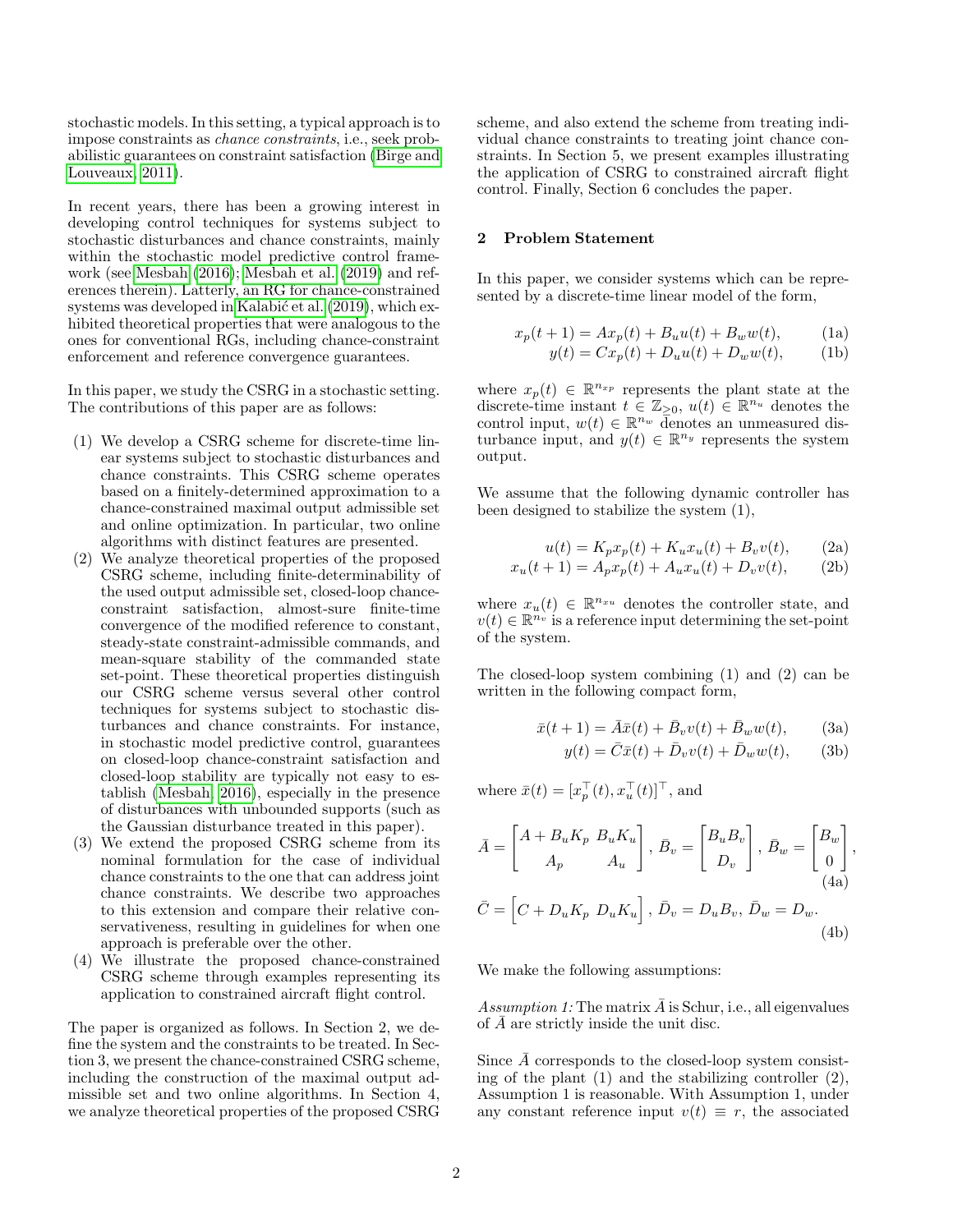steady-state values of  $\bar{x}(t)$  and  $y(t)$ , denoted as

$$
\bar{x}^*(r) = \begin{bmatrix} x_p^*(r) \\ x_u^*(r) \end{bmatrix} = (I - \bar{A})^{-1} \bar{B}_v r,
$$
 (5a)

$$
y^*(r) = (\bar{C}(I - \bar{A})^{-1}\bar{B}_v + \bar{D}_v) r, \tag{5b}
$$

are exponentially stable in the disturbance-free case (i.e., with  $w(t) \equiv 0$ ).

Assumption 2: The disturbance inputs  $\{w(t)\}_{t\in\mathbb{Z}_{\geq 0}}$  are independent and identically distributed  $(i.i.d)$  Gaussian random variables with zero mean and covariance matrix W. They are also independent of  $\bar{x}(0)$  and  $\{v(t)\}_{t\in\mathbb{Z}_{\geq 0}}$ . We denote such disturbance inputs as

$$
\{w(t)\}_{t \in \mathbb{Z}_{\geq 0}} \sim \mathcal{N}(0, W). \tag{6}
$$

The system is assumed to be subject to the following set of linear inequality constraints for all  $t \in \mathbb{Z}_{\geq 0}$ ,

$$
G_i^{\top} y(t) \le g_i, \quad i = 1, ..., n_g,
$$
 (7)

where  $G_i \in \mathbb{R}^{n_y}$  and  $g_i \in \mathbb{R}$ . Because the Gaussian disturbance inputs  $\{w(t)\}_{t\in\mathbb{Z}_{\geq 0}} \sim \mathcal{N}(0, W)$  are not compactly supported, it is generally not possible to enforce the constraints (7) deterministically. Instead, we are interested in enforcing them with high probabilities. In particular, we consider the following set of chance constraints,

$$
\mathbb{P}\left\{G_i^{\top}y(t) \le g_i\right\} \ge \beta_i, \quad i = 1, ..., n_g,
$$
 (8)

with  $\beta_i \in (0.5, 1)$  being specified confidence levels of constraint satisfaction.

In what follows, we introduce a controller state and reference governor (CSRG) scheme to enforce (8).

# 3 Controller State and Reference Governor

The CSRG is an add-on scheme for the closed-loop system (3) that supervises the controller state  $x_u(t)$  and the reference input  $v(t)$  to enforce the constraints (8). As an extension of both the deterministic CSRG in [Mc-](#page-16-0)[Donough and Kolmanovsky \(2015a\)](#page-16-0) and the stochastic RG in Kalabić et al. (2019), our stochastic CSRG utilizes the following maximal output admissible set,

$$
\mathcal{O}_{\infty} = \bigcap_{i=1}^{n_g} \mathcal{O}_{\infty}^i,\tag{9}
$$

where  $\mathcal{O}_{\infty}^{i}$  is defined as

$$
\mathcal{O}_{\infty}^{i} = \left\{ (x_p, x_u, v) \in \mathbb{R}^{n_{xp}} \times \mathbb{R}^{n_{xu}} \times \mathbb{R}^{n_v} : \text{ if } x_p(0) = x_p, \ x_u(0) = x_u, v(t) \equiv v, \text{ and } \{w(t)\}_{t \in \mathbb{Z}_{\geq 0}} \sim \mathcal{N}(0, W), \text{ then } \mathbb{P}\left\{G_i^\top y(t) \leq g_i\right\} \geq \beta_i \text{ for all } t \in \mathbb{Z}_{\geq 0} \right\}. \tag{10}
$$

With  $\mathcal{O}_{\infty}$ , the CSRG determines the values of  $x_u(t)$ and  $v(t)$  based on the following constrained optimization problem,

$$
\min_{x_u, v} \quad J(x_u, v, x_p(t), r(t)), \tag{11a}
$$

subject to 
$$
(x_p(t), x_u, v) \in \mathcal{O}_{\infty}
$$
, (11b)

with the cost function defined as

$$
J(x_u, v, x_p(t), r(t))
$$
  
=  $\left\| \begin{bmatrix} x_p(t) \\ x_u \end{bmatrix} - \begin{bmatrix} x_p^*(v) \\ x_u^*(v) \end{bmatrix} \right\|_P^2 + \|v - r(t)\|_R^2$   
=  $\left\| \begin{bmatrix} x_p(t) \\ x_u \end{bmatrix} - (I - \bar{A})^{-1} \bar{B}_v v \right\|_P^2 + \|v - r(t)\|_R^2$ , (12)

where  $x_p(t)$  is the current plant state value,  $r(t)$  denotes the commanded/nominal value of the reference input, typically provided by a human operator or generated by a higher-level planning algorithm, and  $\|\cdot\|_P =$  $\sqrt{(\cdot)^{\top} P(\cdot)}, \|\cdot\|_{R} = \sqrt{(\cdot)^{\top} R(\cdot)}$  with P, R being positivedefinite matrices. In particular, the matrix  $P$  is selected as the positive-definite solution to the Lyapunov equation,

$$
\bar{A}^{\top} P \bar{A} - P + Q = 0,\tag{13}
$$

with Q being a positive-definite matrix. Note that the cost function (12) is convex quadratic in the decision variables  $(x_u, v)$ .

#### 3.1 Maximal output admissible set

The CSRG enforces the chance constraints (8) using the maximal output admissible set  $\mathcal{O}_{\infty}$  defined by (9) and (10). In this section, we address the explicit expression and algorithmic determination of  $\mathcal{O}_{\infty}$ .

Given  $\bar{x}(0) = [x_p^{\top}(0), x_u^{\top}(0)]^{\top}$ ,  $v(t) \equiv v$  and  $\{w(t)\}_{t \in \mathbb{Z}_{\geq 0}} \sim$  $\mathcal{N}(0, W)$ , the outputs of (3) are normally distributed according to

$$
y(t) \sim \mathcal{N}\left(\bar{y}(t), \Sigma_y(t)\right),\tag{14}
$$

where the mean  $\bar{y}(t)$  is determined as

$$
\bar{y}(t) = \bar{C}\bar{A}^t \bar{x}(0) + \left(\bar{C}\sum_{k=0}^{t-1} \bar{A}^k \bar{B}_v + \bar{D}_v\right)v,
$$
\n(15)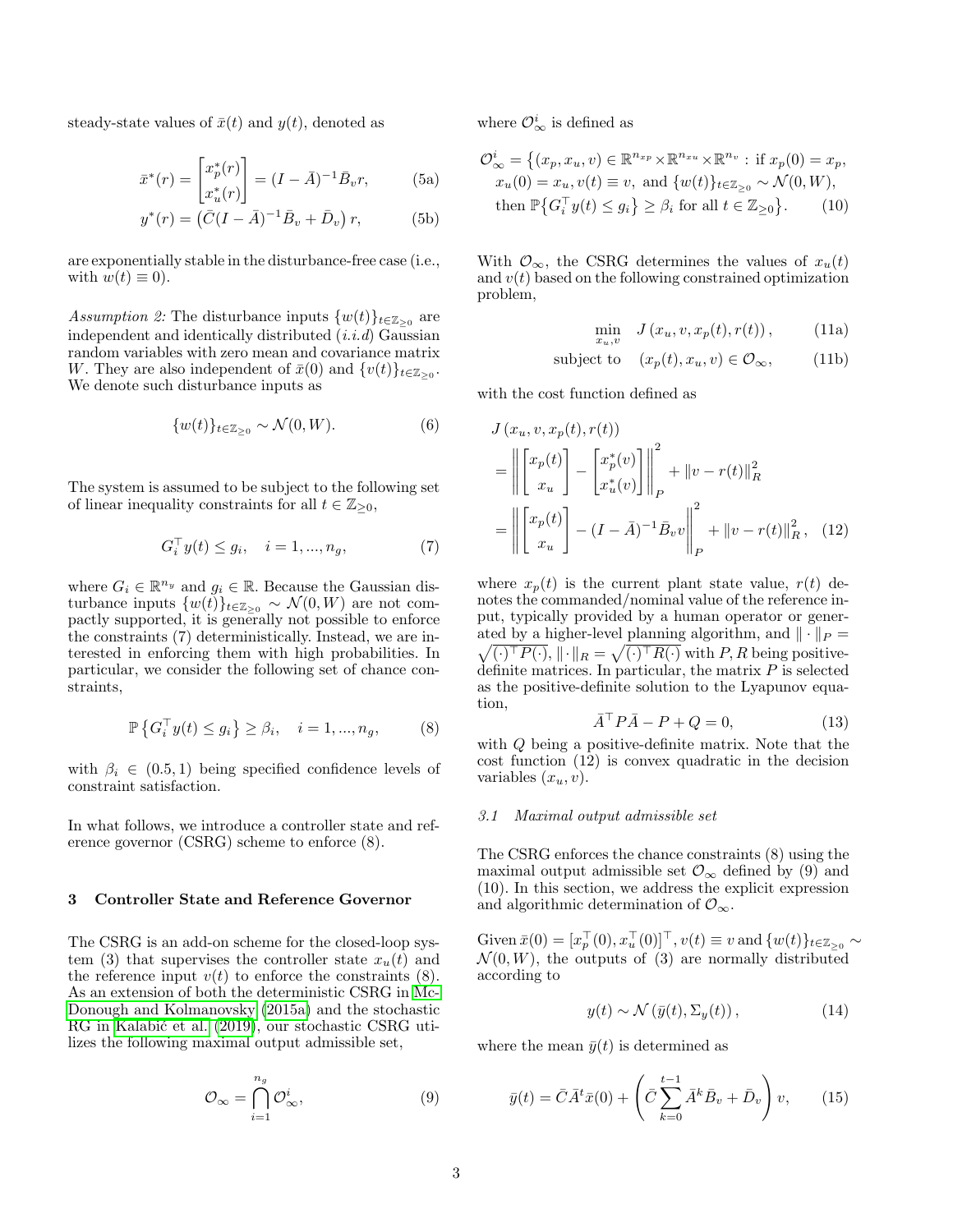and the covariance  $\Sigma_{y}(t)$  satisfies

$$
\Sigma_x(t+1) = \bar{A}\Sigma_x(t)\bar{A}^\top + \bar{B}_w W \bar{B}_w^\top,\tag{16a}
$$

$$
\Sigma_y(t) = \bar{C}\Sigma_x(t)\bar{C}^\top + \bar{D}_w W \bar{D}_w^\top,\tag{16b}
$$

with  $\Sigma_x(0) = 0$ . From (16) and  $\Sigma_x(0) = 0$ , one can also derive the following explicit expression for  $\Sigma_y(t)$ ,

$$
\Sigma_y(t) = \bar{C} \left( \sum_{k=0}^{t-1} \bar{A}^k \bar{B}_w W \bar{B}_w^\top (\bar{A}^\top)^k \right) \bar{C}^\top + \bar{D}_w W \bar{D}_w^\top.
$$
\n(17)

Based on (14),  $G_i^{\top}y(t) \in \mathbb{R}$  is normally distributed according to

$$
G_i^{\top} y(t) \sim \mathcal{N}\left(G_i^{\top} \bar{y}(t), G_i^{\top} \Sigma_y(t) G_i\right). \tag{18}
$$

Then, the probability  $\mathbb{P}\left\{G_i^\top y(t) \leq g_i\right\}$  can be computed as

$$
\mathbb{P}\left\{G_i^{\top}y(t) \le g_i\right\} = \Phi\left(\frac{g_i - G_i^{\top}\bar{y}(t)}{\sqrt{G_i^{\top}\Sigma_y(t)G_i}}\right) \tag{19}
$$
\n
$$
= \frac{1}{2}\left[1 + \text{erf}\left(\frac{g_i - G_i^{\top}\bar{y}(t)}{\sqrt{2G_i^{\top}\Sigma_y(t)G_i}}\right)\right],
$$

where  $\Phi(\cdot)$  denotes the cumulative distribution function of the standard normal distribution and  $\text{erf}(\cdot)$  denotes the error function

$$
\text{erf}(z) = \frac{2}{\sqrt{\pi}} \int_0^z e^{-t^2} dt. \tag{20}
$$

Note that  $\Phi(\cdot)$  and erf $(\cdot)$  are related according to  $\Phi(z)$  =  $\frac{1}{2}\left[1+\operatorname{erf}\left(\frac{z}{\sqrt{2}}\right)\right].$ 

Then, the chance constraint (8) becomes

$$
\frac{1}{2} \left[ 1 + \text{erf}\left( \frac{g_i - G_i^{\top} \bar{y}(t)}{\sqrt{2G_i^{\top} \Sigma_y(t) G_i}} \right) \right] \ge \beta_i, \qquad (21)
$$

which can be equivalently written as

$$
G_i^{\top} \bar{y}(t) = G_i^{\top} \bar{C} \bar{A}^t \begin{bmatrix} x_p(0) \\ x_u(0) \end{bmatrix} + G_i^{\top} \left( \bar{C} \sum_{k=0}^{t-1} \bar{A}^k \bar{B}_v + \bar{D}_v \right) v
$$
  
 
$$
\leq g_i - \sqrt{2G_i^{\top} \Sigma_y(t) G_i} \operatorname{erf}^{-1} (2\beta_i - 1), \qquad (22)
$$

where  $erf^{-1}(\cdot)$  denotes the inverse of the error function erf(·). Note that the  $\Sigma_y(t)$  in (22), computed from (16), is independent of  $(x_p(0), x_u(0), v)$ , and accordingly, (22) is a linear inequality condition on the triple  $(x_p(0), x_u(0), v).$ 

With (22), the set  $\mathcal{O}_{\infty}^{i}$  defined in (10) can be explicitly expressed as

$$
\mathcal{O}_{\infty}^{i} = \left\{ (x_p, x_u, v) : G_i^{\top} \bar{C} \bar{A}^t \begin{bmatrix} x_p \\ x_u \end{bmatrix} + G_i^{\top} \left( \bar{C} \sum_{k=0}^{t-1} \bar{A}^k \bar{B}_v + \bar{D}_v \right) \right\}
$$

$$
\bar{D}_v \right\} v \leq g_i - \sqrt{2G_i^{\top} \Sigma_y(t) G_i} \operatorname{erf}^{-1}(2\beta_i - 1), \forall t \in \mathbb{Z}_{\geq 0} \right\}.
$$
(23)

The set  $\mathcal{O}_{\infty}^{i}$  in (23) is characterized by an infinite number of linear inequalities ( $\forall t \in \mathbb{Z}_{\geq 0}$ ) and cannot be finitely determined in general, and so is  $\mathcal{O}_{\infty} = \bigcap_{i=1}^{n_g} \mathcal{O}_{\infty}^i$ . Hence, we consider inner approximations of  $\mathcal{O}_{\infty}^i$  and  $\mathcal{O}_{\infty}$ , denoted by  $\tilde{\mathcal{O}}^i_{\infty}$  and  $\tilde{\mathcal{O}}_{\infty}$  respectively, which are defined as

$$
\tilde{\mathcal{O}}_{\infty}^{i} = \mathcal{O}_{\infty}^{i} \cap \left( \mathbb{R}^{n_{xp}} \times \mathbb{R}^{n_{xu}} \times \tilde{\Omega}^{i} \right), \tag{24a}
$$

$$
\tilde{\mathcal{O}}_{\infty} = \bigcap_{i=1}^{n_g} \tilde{\mathcal{O}}_{\infty}^i,\tag{24b}
$$

where  $\tilde{\Omega}^i$  is a compact and convex subset of  $\text{int}(\Omega^i)$  with nonempty interior. The set  $\Omega^i \subset \mathbb{R}^{n_v}$  is defined as

$$
\Omega^{i} = \left\{ v \in \mathbb{R}^{n_v} : G_i^{\top} (\bar{C} (I - \bar{A})^{-1} \bar{B}_v + \bar{D}_v) v \le g_i - \sqrt{2G_i^{\top} \Sigma_y^{\infty} G_i} \operatorname{erf}^{-1} (2\beta_i - 1) \right\}, \qquad (25)
$$

if  $G_i^{\top}(\bar{C}(I - \bar{A})^{-1}\bar{B}_v + \bar{D}_v) \neq 0$ , and  $\Omega^i = \mathbb{R}^{n_v}$  otherwise. In (25),  $\Sigma_y^{\infty}$  denotes the steady-state covariance of  $y$ , computed from

$$
\Sigma_y^{\infty} = \bar{C} \Sigma_x^{\infty} \bar{C}^{\top} + \bar{D}_w W \bar{D}_w^{\top}, \tag{26}
$$

where  $\Sigma_x^{\infty}$  denotes the steady-state covariance of  $\bar{x}$ , i.e.,  $\Sigma_x^{\infty} = \lim_{t \to \infty} \Sigma_x(t)$ , and is obtained as the solution to the following Lyapunov equation,

$$
\Sigma_x^{\infty} = \bar{A} \Sigma_x^{\infty} \bar{A}^{\top} + \bar{B}_w W \bar{B}_w^{\top}.
$$
 (27)

Note that  $\lim_{t\to\infty}\sum_x(t)$  exists and is equal to the solution of (27), which is guaranteed by  $\bar{A}$  being Schur (see Assumption 1). For the latter case with  $G_i^{\top} (\dot{\bar{C}}(I - \bar{A})^{-1} \dot{\bar{B}}_v + \bar{D}_v)$ = 0, we assume  $g_i - \sqrt{2G_i^{\top} \Sigma_y^{\infty} G_i} \,\text{erf}^{-1}(2\beta_i - 1) > 0.$ 

Algorithmically, the inner approximation  $\mathcal{O}_{\infty}$  of  $\mathcal{O}_{\infty}$  is constructed through the following recursions,

$$
\tilde{\mathcal{O}}_{t+1} = \tilde{\mathcal{O}}_t \cap \Xi_{t+1},\tag{28}
$$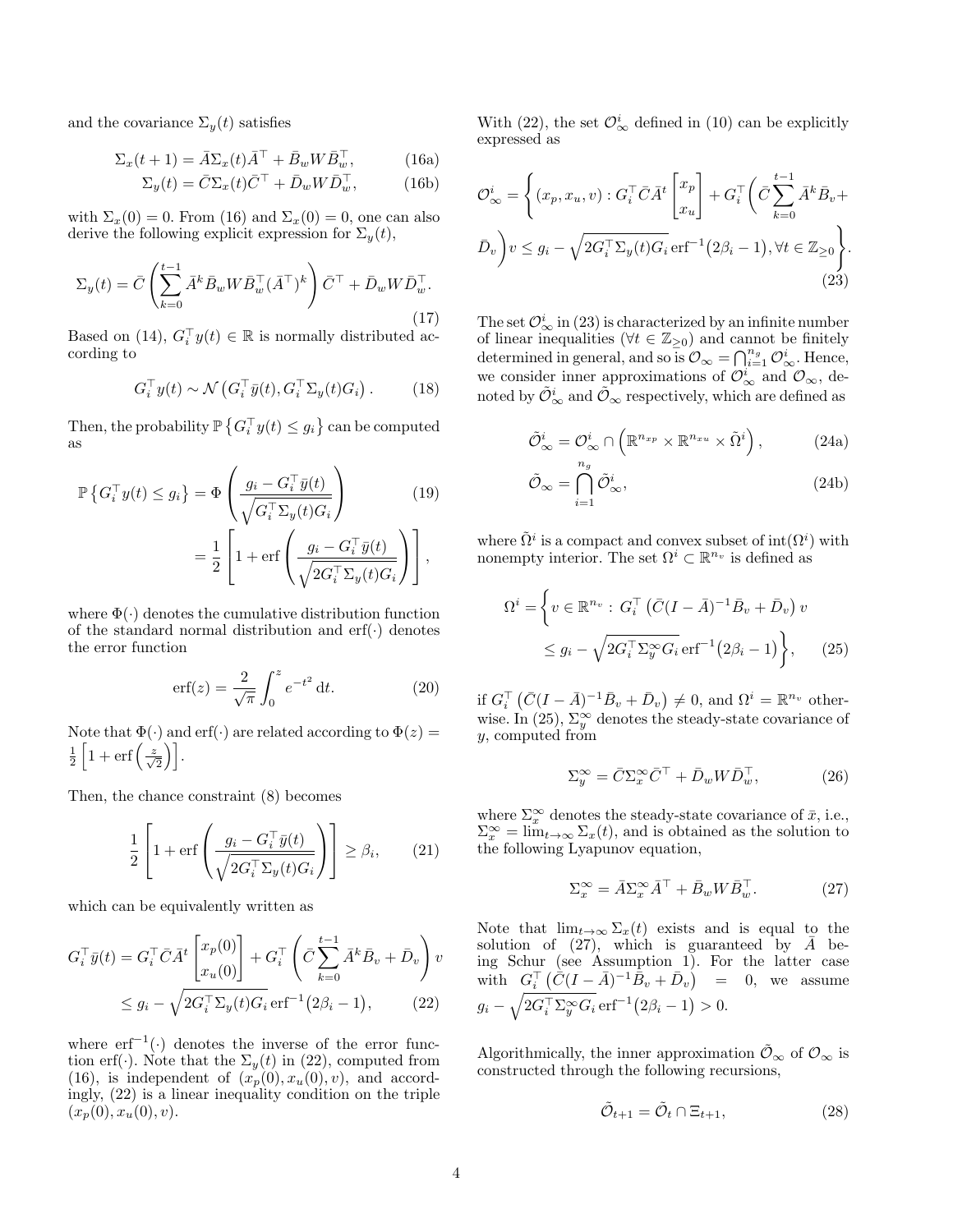where  $\tilde{\mathcal{O}}_0 = \Xi_0 \cap \left( \mathbb{R}^{n_{xp}} \times \mathbb{R}^{n_{xu}} \times \bigcap_{i=1}^{n_g} \tilde{\Omega}^i \right)$ , and

$$
\Xi_t = \left\{ (x_p, x_u, v) : G^\top \bar{C} \bar{A}^t \begin{bmatrix} x_p \\ x_u \end{bmatrix} + G^\top \left( \bar{C} \sum_{k=0}^{t-1} \bar{A}^k \bar{B}_v + \bar{D}_v \right) \right\}
$$
\n
$$
\bar{D}_v \right\} v \leq g - \left[ \sqrt{2G_1^\top \Sigma_y(t) G_1} \operatorname{erf}^{-1}(2\beta_1 - 1) \right],
$$
\n
$$
\bar{D}_v \Bigg\} v \leq g - \left[ \sqrt{2G_{n_g}^\top \Sigma_y(t) G_{n_g}} \operatorname{erf}^{-1}(2\beta_{n_g} - 1) \right],
$$
\n(29)

where  $G \in \mathbb{R}^{n_y \times n_g}$  is the matrix with  $G_i$ ,  $i = 1, ..., n_g$ , as its *i*th column, and  $g \in \mathbb{R}^{n_g}$  is the vector with  $g_i$  as its ith entry.

The set  $\mathcal{O}_\infty$  is finitely determined. This is formally presented as the following proposition:

**Proposition 1:** Suppose  $(\bar{C}, \bar{A})$  is observable and the set  $\mathcal{Y} \subset \mathbb{R}^{n_y}$  defined by the constraints (7) is bounded. Then, (i) there exists  $t^* \in \mathbb{Z}_{\geq 0}$  such that  $\tilde{\mathcal{O}}_{\infty} = \tilde{\mathcal{O}}_{t^*}$ , and (ii)  $\tilde{\mathcal{O}}_{\infty}$  is compact and convex.

**Proof:** For any  $v \in \tilde{\Omega}^i \subset \text{int}(\Omega^i)$ , there exists  $\varepsilon_i(v) > 0$ such that  $\mathcal{B}_{2\varepsilon_i(v)}(v) \subset \Omega^i$ , where  $\mathcal{B}_{2\varepsilon_i(v)}(v)$  denotes the open ball in  $\mathbb{R}^{n_v}$  centered at v with radius  $2\varepsilon_i(v)$ . Since  $\tilde{\Omega}^i$  is compact and  $\{\mathcal{B}_{\varepsilon_i(v)}(v) : v \in \tilde{\Omega}^i\}$  is an open cover of  $\tilde{\Omega}^i$ , there is a finite subcover  $\{\mathcal{B}_{\varepsilon_i(v_j)}(v_j) : j =$  $\{1, ..., J_i\} \subset \{\mathcal{B}_{\varepsilon_i(v)}(v) : v \in \tilde{\Omega}^i\}$ . This means for any  $v \in \tilde{\Omega}^i$ , we have  $v \in \mathcal{B}_{\varepsilon_i(v_j)}(v_j)$  for some  $j = 1, ..., J_i$ . Let  $\varepsilon_i = \min\{\varepsilon_i(v_j) : j = 1, ..., J_i\}$ . Then, for any  $v \in \tilde{\Omega}^i$ , we have  $v \oplus \mathcal{B}_{\varepsilon_i}(0) \subset \mathcal{B}_{\varepsilon_i(v_j)}(v_j) \oplus \mathcal{B}_{\varepsilon_i(v_j)}(0) =$  $\mathcal{B}_{2\varepsilon_i(v_j)}(v_j) \subset \Omega^i$ . In particular, v satisfies

$$
G_i^{\top} \left( \bar{C} (I - \bar{A})^{-1} \bar{B}_v + \bar{D}_v \right) v + \bar{\varepsilon}_i
$$
  
 
$$
\leq g_i - \sqrt{2G_i^{\top} \Sigma_y^{\infty} G_i} \,\mathrm{erf}^{-1} (2\beta_i - 1), \qquad (30)
$$

where  $\bar{\varepsilon}_i = \sup_{v \in \mathcal{B}_{\varepsilon_i}(0)} G_i^{\top} (\bar{C}(I - \bar{A})^{-1} \bar{B}_v + \bar{D}_v) v > 0$ if  $G_i^{\top}(\bar{C}(I - \bar{A})^{-1}\bar{B}_v + \bar{D}_v) \neq 0$  and  $\bar{\varepsilon}_i = g_i \sqrt{2G_i^{\top}\Sigma_y^{\infty}G_i}$  erf<sup>-1</sup> $(2\beta_i - 1) > 0$  otherwise.

Because  $(\bar{C}, \bar{A})$  is observable and  $\mathcal{Y}$  and  $\bigcap_{i=1}^{n_g} \tilde{\Omega}^i$  are bounded, there exists  $t_0 \in \mathbb{Z}_{\geq 0}$  such that  $\tilde{\mathcal{O}}_{t_0}$  constructed according to (28) is bounded. Then, because  $\overline{A}$  is Schur, there exists  $t_1 \in \mathbb{Z}_{\geq t_0}$  such that for any

 $(x_p, x_u, v) \in \tilde{\mathcal{O}}_{t_0}$ , we have

$$
G_i^{\top} \bar{C} \bar{A}^t \begin{bmatrix} x_p \\ x_u \end{bmatrix} \le \frac{\bar{\varepsilon}_i}{3},\tag{31a}
$$

$$
G_i^{\top} \left( \bar{C} \sum_{k=0}^{t-1} \bar{A}^k \bar{B}_v + \bar{D}_v \right) v - G_i^{\top} \left( \bar{C} (I - \bar{A})^{-1} \bar{B}_v + \bar{D}_v \right) v
$$

$$
= -G_i^\top \bar{C} \bar{A}^t (I - \bar{A})^{-1} \bar{B}_v v \le \frac{\bar{\varepsilon}_i}{3},\tag{31b}
$$

$$
\left(\sqrt{2G_i^{\top}\Sigma_y(t)G_i} - \sqrt{2G_i^{\top}\Sigma_y^{\infty}G_i}\right) \operatorname{erf}^{-1}(2\beta_i - 1) \le \frac{\bar{\varepsilon}_i}{3},\tag{31c}
$$

for  $i = 1, ..., n_g$  and all  $t \in \mathbb{Z}_{\geq t_1}$ . Combining (30) and (31), we obtain

$$
G_i^{\top} \bar{C} \bar{A}^t \begin{bmatrix} x_p \\ x_u \end{bmatrix} + G_i^{\top} \left( \bar{C} \sum_{k=0}^{t-1} \bar{A}^k \bar{B}_v + \bar{D}_v \right) v
$$
  
\n
$$
\leq G_i^{\top} \left( \bar{C} (I - \bar{A})^{-1} \bar{B}_v + \bar{D}_v \right) v + \frac{2 \bar{\varepsilon}_i}{3}
$$
  
\n
$$
\leq g_i - \sqrt{2 G_i^{\top} \Sigma_y^{\infty} G_i} \operatorname{erf}^{-1} (2 \beta_i - 1) - \frac{\bar{\varepsilon}_i}{3}
$$
  
\n
$$
\leq g_i - \sqrt{2 G_i^{\top} \Sigma_y (t) G_i} \operatorname{erf}^{-1} (2 \beta_i - 1), \qquad (32)
$$

for  $i = 1, ..., n_g$  and all  $t \in \mathbb{Z}_{\ge t_1}$ . This means for any  $(x_p, x_u, v) \in \tilde{\mathcal{O}}_{t_0}$ , we have  $(x_p, x_u, v) \in \Xi_t$  for all  $t \in$  $\mathbb{Z}_{\geq t_1}$ , i.e.,  $\tilde{\mathcal{O}}_{t_0} \subset \Xi_t$  for all  $t \in \mathbb{Z}_{\geq t_1}$ . Therefore, we have

$$
\tilde{\mathcal{O}}_{\infty} = \tilde{\mathcal{O}}_{t_0} \cap \bigcap_{t=t_0}^{t_1 - 1} \Xi_t \cap \bigcap_{t=t_1}^{\infty} \Xi_t \supset \tilde{\mathcal{O}}_{t_0} \cap \bigcap_{t=t_0}^{t_1 - 1} \Xi_t \cap \tilde{\mathcal{O}}_{t_0}
$$
\n
$$
= \tilde{\mathcal{O}}_{t_0} \cap \bigcap_{t=t_0}^{t_1 - 1} \Xi_t = \tilde{\mathcal{O}}_{t_1 - 1}.
$$
\n(33)

Meanwhile, we also have  $\tilde{\mathcal{O}}_{\infty} = \tilde{\mathcal{O}}_{t_1-1} \cap \bigcap_{t=t_1}^{\infty} \Xi_t \subset$  $\tilde{\mathcal{O}}_{t_1-1}$ , which yields  $\tilde{\mathcal{O}}_{\infty} = \tilde{\mathcal{O}}_{t^*}$  with  $t^* = t_1 - 1 \in \mathbb{Z}_{\geq 0}$ . This proves (i).

For (ii), because  $\tilde{\mathcal{O}}_{\infty} = \tilde{\mathcal{O}}_{t_0} \cap \bigcap_{t=t_0}^{\infty} \Xi_t$  and  $\tilde{\mathcal{O}}_{t_0}$ is bounded,  $\tilde{\mathcal{O}}_{\infty}$  is also bounded. Because  $\tilde{\mathcal{O}}_{\infty}$  =  $\left(\bigcap_{t=0}^{\infty} \Xi_t\right) \cap \left(\mathbb{R}^{n_{xp}} \times \mathbb{R}^{n_{xu}} \times \bigcap_{i=1}^{n_g} \tilde{\Omega}^i\right)$  where  $\Xi_t, t \in \mathbb{Z}_{\geq 0}$ , and  $\mathbb{R}^{n_{xp}} \times \mathbb{R}^{n_{xu}} \times \bigcap_{i=1}^{n_g} \tilde{\Omega}^i$  are closed and convex,  $\tilde{\mathcal{O}}_{\infty}$ is also closed and convex. This proves the compactness and convexity of  $\mathcal{O}_{\infty}$ .

### 3.2 CSRG algorithms

In this section, we present two CSRG algorithms. The algorithms are based on the constrained optimization problem (11) and augmented with additional features to achieve improved performance.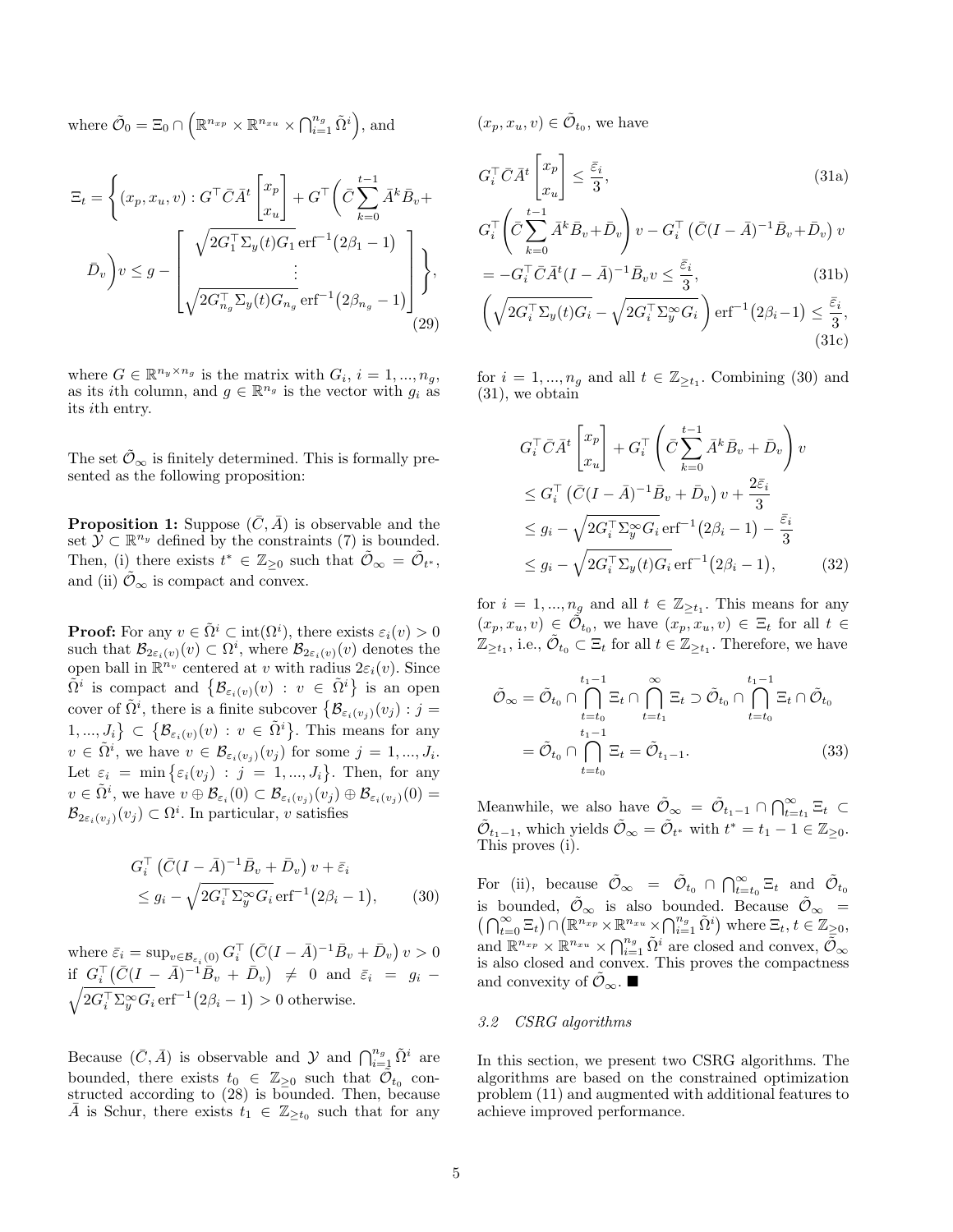Algorithm 1: At each discrete-time instant  $t \in \mathbb{Z}_{\geq 0}$ ,

$$
(x_u(t), v(t)) =
$$
\n
$$
\begin{cases}\n(\hat{x}_u(t), \hat{v}(t)), & \text{if } (x_p(t), \bar{x}_u(t), v(t-1)) \in \tilde{\mathcal{O}}_{\infty} \\
\text{and (35) is feasible,} \\
(\bar{x}_u(t), v(t-1)), & \text{otherwise,}\n\end{cases}
$$
\n(34)

where  $\bar{x}_u(t) = A_p x_p(t-1) + A_u x_u(t-1) + D_v v(t-1),$ and the pair  $(\hat{x}_u(t), \hat{v}(t))$  is determined as

$$
(\hat{x}_u(t), \hat{v}(t)) = \underset{x_u, v}{\arg \min} \quad J(x_u, v, x_p(t), r(t)), \quad (35a)
$$

subject to 
$$
(x_p(t), x_u, v) \in \tilde{\mathcal{O}}_{\infty}
$$
, (35b)

$$
||v - r(t)||2R \le (\max{||v(t - 1) - r(t)||R - \delta, 0)}2,
$$
\n(35c)

with  $\delta > 0$  being a sufficiently small constant.

We remark that unlike in the deterministic case [\(Mc-](#page-16-0)[Donough and Kolmanovsky, 2015a](#page-16-0)[,b\)](#page-16-3), recursive feasibility of the constrained optimization problem (35) cannot be guaranteed in our considered stochastic setting. Specifically, because the Gaussian disturbance variables  $\{w(t)\}_{t\in\mathbb{Z}_{\geq 0}} \sim \mathcal{N}(0, W)$  are not compactly supported, there is always a non-zero probability for the plant state  $x_p(t)$  to get outside of  $\text{proj}_{x_p}(\tilde{\mathcal{O}}_{\infty}),$ which denotes the projection of the compact set  $\tilde{\mathcal{O}}_{\infty} \in \mathbb{R}^{n_{xp}} \times \mathbb{R}^{n_{xu}} \times \mathbb{R}^{n_v}$  onto the  $x_p$ -space. Therefore, we introduce an infeasibility-handling mechanism in (34). In particular, when  $(x_n(t), \bar{x}_n(t), v(t-1)) \notin \mathcal{O}_{\infty}$ or (35) is infeasible, the controller state and reference pair  $(x_u(t), v(t))$  is set to  $(\bar{x}_u(t), v(t-1))$ , which was previously determined to be chance-constraint admissible. Moreover, it has been observed in Kalabić et al. [\(2019\)](#page-15-12) that if the direction of reference modification is not restricted, a chance-constrained RG may move  $v(t)$ away from  $r(t)$ , even cause sudden large changes in  $v(t)$ , to enforce constraints. This can impede the convergence of  $v(t)$  to  $r(t)$  and degrade system performance. Therefore,  $||v - r(t)||_R^2 \leq (\max\{||v(t-1) - r(t)||_R - \delta, 0\})^2$  is added to the optimization problem (35) as an extra constraint, (35c), to enforce  $\hat{v}(t)$  to be closer to  $r(t)$  than the previous reference value  $v(t-1)$ . In particular, (35c) is a convex quadratic constraint on the decision variable v.

In some circumstances, the convergence of the modified reference  $v(t)$  to the commanded value  $r(t)$  is prioritized so that the system can potentially have faster response to human operator intention or planning algorithm schedule. For this, the following Algorithm 2 can be used.

Algorithm 2: At each discrete-time instant  $t \in \mathbb{Z}_{\geq 0}$ ,

$$
(x_u(t), v(t)) =
$$
\n
$$
\begin{cases}\n(\hat{x}'_u(t), r(t)), & \text{if } v(t-1) \neq r(t) \text{ and } (37) \text{ is feasible,} \\
\text{the solution to } (34), & \text{otherwise,}\n\end{cases}
$$
\n(36)

where  $\hat{x}'_u(t)$  is determined as

$$
\hat{x}'_u(t) = \underset{x_u}{\text{arg min}} \quad J\left(x_u, r(t), x_p(t), r(t)\right),\tag{37a}
$$

subject to 
$$
(x_p(t), x_u, r(t)) \in \tilde{\mathcal{O}}_{\infty}.
$$
 (37b)

In what follows, we characterize theoretical properties of our CSRG algorithms, and also extend the CSRG scheme to treat joint chance constraints.

# 4 Theoretical Properties and Extension to Joint Chance Constraints

In this section, we first derive theoretical properties of our CSRG algorithms. Moreover, the CSRG scheme introduced in Section 3 uses the maximal output admissible set  $\mathcal{O}_{\infty}$  to enforce the set of *individual chance con*straints (8). In the second part of this section, we extend this nominal scheme to treat joint chance constraints.

## 4.1 Theoretical properties

Three important properties of the CSRG scheme are: 1) constraint enforcement, 2) convergence of the modified reference  $v(t)$  to constant, steady-state constraintadmissible commanded value  $r$ , and 3) stability of the commanded set-point  $\bar{x}^*(r)$ . The first two are also important properties of conventional RGs [\(Garone et al.,](#page-15-0) [2017;](#page-15-0) Kalabić et al., 2019). Unlike the conventional RG scheme where stability of  $\bar{x}^*(r)$  is inherited from stability of the nominal closed-loop system, for the CSRG scheme stability needs to be separately verified, because the CSRG scheme also modifies the control input signal  $u(t)$  through modifying the controller state  $x_u(t)$ .

Due to the presence of stochastic disturbances, the techniques for establishing the above three properties of the chance-constrained CSRG scheme are significantly different from the techniques used in [McDonough and Kol](#page-16-0)[manovsky \(2015a\)](#page-16-0) for the deterministic case. For instance, in the deterministic case these properties are established based on the positive invariance of the maximal output admissible set  $\tilde{\mathcal{O}}_{\infty}$ . In contrast, in our considered stochastic setting the set  $\tilde{\mathcal{O}}_{\infty}$  is not positively invariant, as has been discussed above, and consequently, new techniques for establishing these properties need to be developed.

Firstly, the following proposition establishes the chanceconstraint enforcement property of our CSRG algorithms. The significance is that with the infeasibilityhandling mechanism that we have introduced, the desired probabilistic constraint enforcement guarantee is maintained in closed-loop operation of the system.

**Proposition 2:** Suppose  $(x_p(0), x_u(0), v(0)) \in \tilde{\mathcal{O}}_{\infty}$ . Then, the closed-loop response of the overall system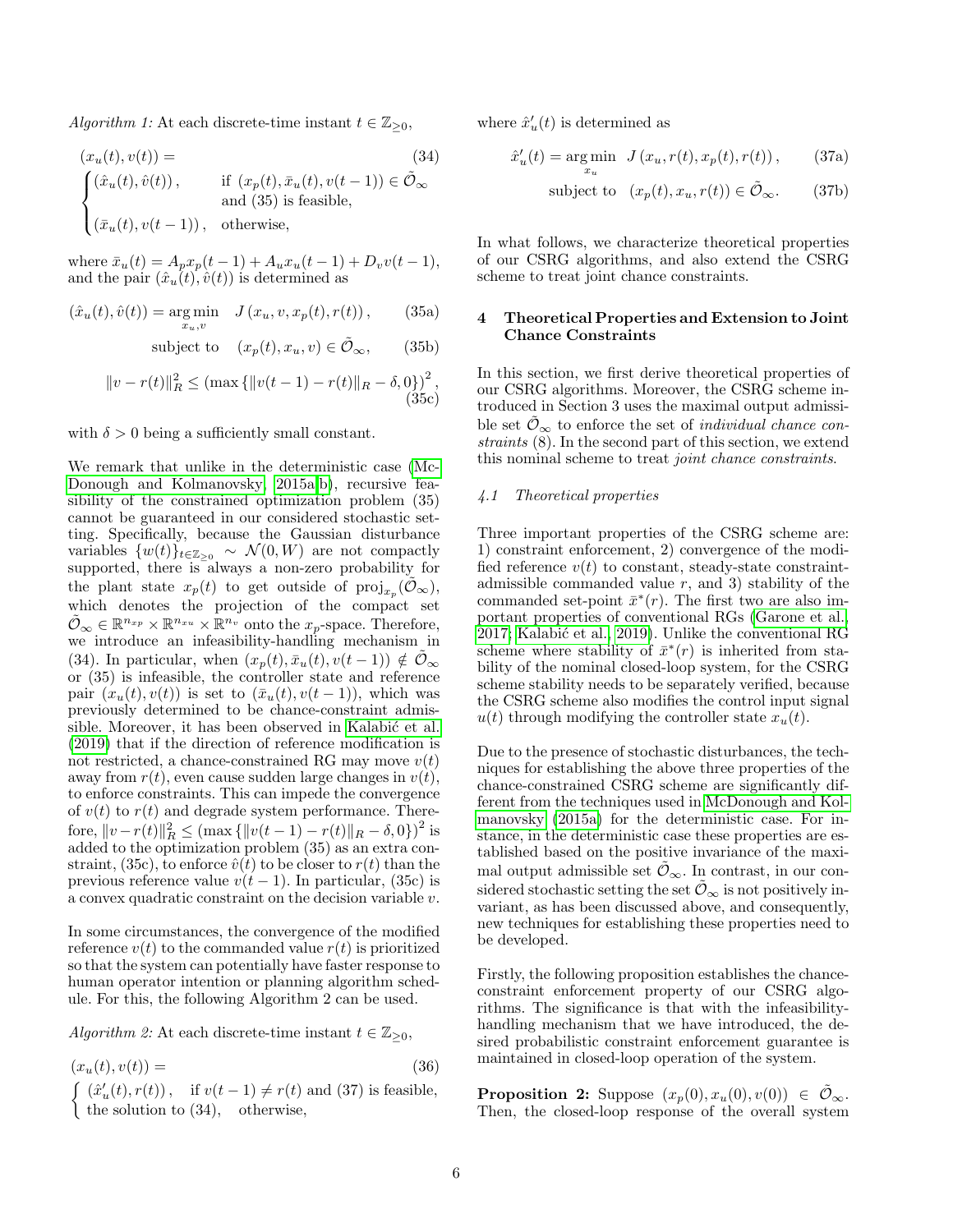(consisting of the plant (1), the nominal controller (2), and the CSRG algorithm 1 or 2) satisfies the chance constraints (8) for all  $t \in \mathbb{Z}_{\geq 0}$ .

**Proof:** Let  $t \in \mathbb{Z}_{\geq 0}$  be arbitrary and define  $\tau =$  $\max \{ t' \in \mathbb{Z}_{[0,t]} : (\bar{x}_p(t'), x_u(t'), v(t')) \in \tilde{\mathcal{O}}_{\infty} \}.$  Since it is assumed that  $(x_p(0), x_u(0), v(0)) \in \tilde{\mathcal{O}}_{\infty}$ , the set  $\{t' \in \mathbb{Z}_{[0,t]} : (x_p(t'), x_u(t'), v(t')) \in \tilde{\mathcal{O}}_{\infty}\}\$ is necessarily non-empty and the variable  $\tau$  is therefore well-defined. Note that  $\tau$  is a random variable with the finite support  $\mathbb{Z}_{[0,t]}$ . In particular, we have

$$
\sum_{k=0}^{t} \mathbb{P}\{\tau = k\} = \mathbb{P}\{\tau \in \mathbb{Z}_{[0,t]}\} = 1.
$$
 (38)

If  $\tau = k$ , then according to our CSRG algorithms, the trajectory of controller state and reference pair must satisfy  $(x_u(t'), v(t')) = (\bar{x}_u(t'), v(k))$  for all  $t' \in \mathbb{Z}_{[k+1,t]}$ . In this case, the plant and controller states  $\bar{x}(t') =$  $[x_p^{\top}(t'), x_u^{\top}(t')]^{\top}$  evolve according to (3a) with  $v(t') \equiv$  $v(k)$  over  $t' \in \mathbb{Z}_{[k,t]}$ . Since  $(x_p(k), x_u(k), v(k)) \in \tilde{\mathcal{O}}_{\infty} \subset$  $\mathcal{O}_{\infty}^{i}$  and the dynamics of  $\bar{x}(t') = [x_p^{\top}(t'), x_u^{\top}(t')]^{\top}$  follow (3a) with  $v(t') \equiv v(k)$  for  $t' \in \mathbb{Z}_{[k,t]}$ , using the definition of  $\mathcal{O}_{\infty}^{i}$  in (10), we have

$$
\mathbb{P}\left\{G_i^\top y(t) \le g_i \middle| \tau = k\right\} \ge \beta_i. \tag{39}
$$

Note that this holds for all  $k = 0, ..., t$  and all  $i =$  $1, ..., n_g$ .

Combining (38) and (39), we obtain

$$
\mathbb{P}\left\{G_i^\top y(t) \le g_i\right\} = \sum_{k=0}^t \mathbb{P}\left\{G_i^\top y(t) \le g_i \middle| \tau = k\right\} \mathbb{P}\left\{\tau = k\right\}
$$
\n
$$
\ge \beta_i \sum_{k=0}^t \mathbb{P}\left\{\tau = k\right\} = \beta_i,\tag{40}
$$

for  $i = 1, ..., n_g$ . As  $t \in \mathbb{Z}_{\geq 0}$  is arbitrary, the result fol- $\log_{10}$ 

We next discuss the convergence property of the modified reference  $v(t)$  to commanded value  $r(t)$ . To begin with, we introduce the following lemma, which will be used to prove the main convergence result, Proposition 3.

**Lemma 1:** Given  $\mathcal{O}_{\infty}$ , there exists  $\varepsilon > 0$  such that  $\mathcal{B}_{\varepsilon}(\bar{x}^*(v)) \times \{v\} \subset \widetilde{\mathcal{O}}_{\infty}$  for any  $v \in \bigcap_{i=1}^{n_g} \tilde{\Omega}^i$ , where  $\mathcal{B}_{\varepsilon}(\bar{x}^*(v))$  denotes the open ball in  $\mathbb{R}^{n_{xp}+\overline{n}_{xu}}$  centered at  $\bar{x}^*(v)$  with radius  $\varepsilon$ .

Proof: Firstly, it is easily seen from (17) that for any  $t \in \mathbb{Z}_{\geq 0}, \, \Sigma_y(t+1) - \Sigma_y(t) = (\bar{C}\bar{A}^t \bar{B}_w) W (\bar{C}\bar{A}^t \bar{B}_w)^\top$  is positive semi-definite, denoted as  $\Sigma_{y}(t+1) \succeq \Sigma_{y}(t)$ . As a result, it holds that  $\Sigma_y^{\infty} \succeq \Sigma_y(t)$  for all  $t \in \mathbb{Z}_{\geq 0}$ , where

 $\Sigma_y^{\infty}$  denotes the steady-state covariance of y, computed from (26). In turn,  $\sqrt{2G_i^{\top} \Sigma_y^{\infty} G_i} \geq \sqrt{2G_i^{\top} \Sigma_y(t) G_i}$  for all  $t \in \mathbb{Z}_{\geq 0}$  and  $i = 1, ..., n_q$ .

Referring to (30) in the proof of Proposition 1, for each  $i = 1, ..., n_g$ , there exists  $\bar{\varepsilon}_i > 0$  such that for any  $v \in \tilde{\Omega}^i$ ,

$$
G_i^{\top} \overline{C} \overline{A}^t \overline{x}^*(v) + G_i^{\top} \left( \overline{C} \sum_{k=0}^{t-1} \overline{A}^k \overline{B}_v + \overline{D}_v \right) v
$$
  
=  $G_i^{\top} \left( \overline{C} (I - \overline{A})^{-1} \overline{B}_v + \overline{D}_v \right) v + \overline{\varepsilon}_i$   
 $\leq g_i - \sqrt{2G_i^{\top} \Sigma_y^{\infty} G_i} \operatorname{erf}^{-1} (2\beta_i - 1)$   
 $\leq g_i - \sqrt{2G_i^{\top} \Sigma_y (t) G_i} \operatorname{erf}^{-1} (2\beta_i - 1),$  (41)

for all  $t \in \mathbb{Z}_{\geq 0}$ .

Now let  $\varepsilon = \min\left\{\frac{\bar{\varepsilon}_i}{\sup_{t\geq 0} \|G_i^\top \bar{C} \bar{A^t}\|} : i = 1,...,n_g\right\}$  and obtain that for any  $v \in \bigcap_{i=1}^{n_g} \tilde{\Omega}^i$  and  $\bar{x} \in \mathcal{B}_{\varepsilon}(\bar{x}^*(v)),$ 

$$
G_i^{\top} \bar{C} \bar{A}^t \bar{x} + G_i^{\top} \left( \bar{C} \sum_{k=0}^{t-1} \bar{A}^k \bar{B}_v + \bar{D}_v \right) v
$$
  
\n
$$
= G_i^{\top} \bar{C} \bar{A}^t \bar{x}^*(v) + G_i^{\top} \left( \bar{C} \sum_{k=0}^{t-1} \bar{A}^k \bar{B}_v + \bar{D}_v \right) v
$$
  
\n
$$
+ G_i^{\top} \bar{C} \bar{A}^t (\bar{x} - \bar{x}^*(v))
$$
  
\n
$$
\leq G_i^{\top} (\bar{C} (I - \bar{A})^{-1} \bar{B}_v + \bar{D}_v) v + ||G_i^{\top} \bar{C} \bar{A}^t|| ||\bar{x} - \bar{x}^*(v)||
$$
  
\n
$$
\leq G_i^{\top} (\bar{C} (I - \bar{A})^{-1} \bar{B}_v + \bar{D}_v) v + \bar{\varepsilon}_i
$$
  
\n
$$
\leq g_i - \sqrt{2G_i^{\top} \Sigma_y(t) G_i} \operatorname{erf}^{-1} (2\beta_i - 1),
$$
 (42)

for all  $t \in \mathbb{Z}_{\geq 0}$  and  $i = 1, ..., n_q$ . Note that since  $\overline{A}$ is Schur (see Assumption 1),  $\sup_{t\geq 0} \|G_i^{\top} \bar{C} \bar{A}^t\|$  is finite. According to the definition of  $\tilde{\mathcal{O}}_{\infty}$  in (23) and (24), the above (42) implies  $\mathcal{B}_{\varepsilon}(\bar{x}^*(v)) \times \{v\} \subset \tilde{\mathcal{O}}_{\infty}$  for any  $v \in$  $\bigcap_{i=1}^{n_g} \tilde{\Omega}^i$ . This completes the proof.

We now show the almost-sure finite-time convergence property of the modified reference  $v(t)$  to constant, steady-state constraint-admissible commands in the following proposition. We remark that this almost-sure finite-time convergence result is a stronger convergence result than the convergence in probability result established in Theorem 7 of Kalabić et al. (2019) for the stochastic RG.

**Proposition 3:** Suppose (i)  $(x_p(0), x_u(0), v(0)) \in \tilde{\mathcal{O}}_{\infty}$ , (ii)  $\Sigma_x^{\infty}$  is nonsingular, and (iii) there exists  $t_s \in \mathbb{Z}_{\geq 0}$ such that  $r(t) = r_s \in \bigcap_{i=1}^{n_g} \tilde{\Omega}^i$  for all  $t \in \mathbb{Z}_{\geq t_s}$ . Then, the modified reference  $v(t)$  almost surely  $(a.s.)$  converges to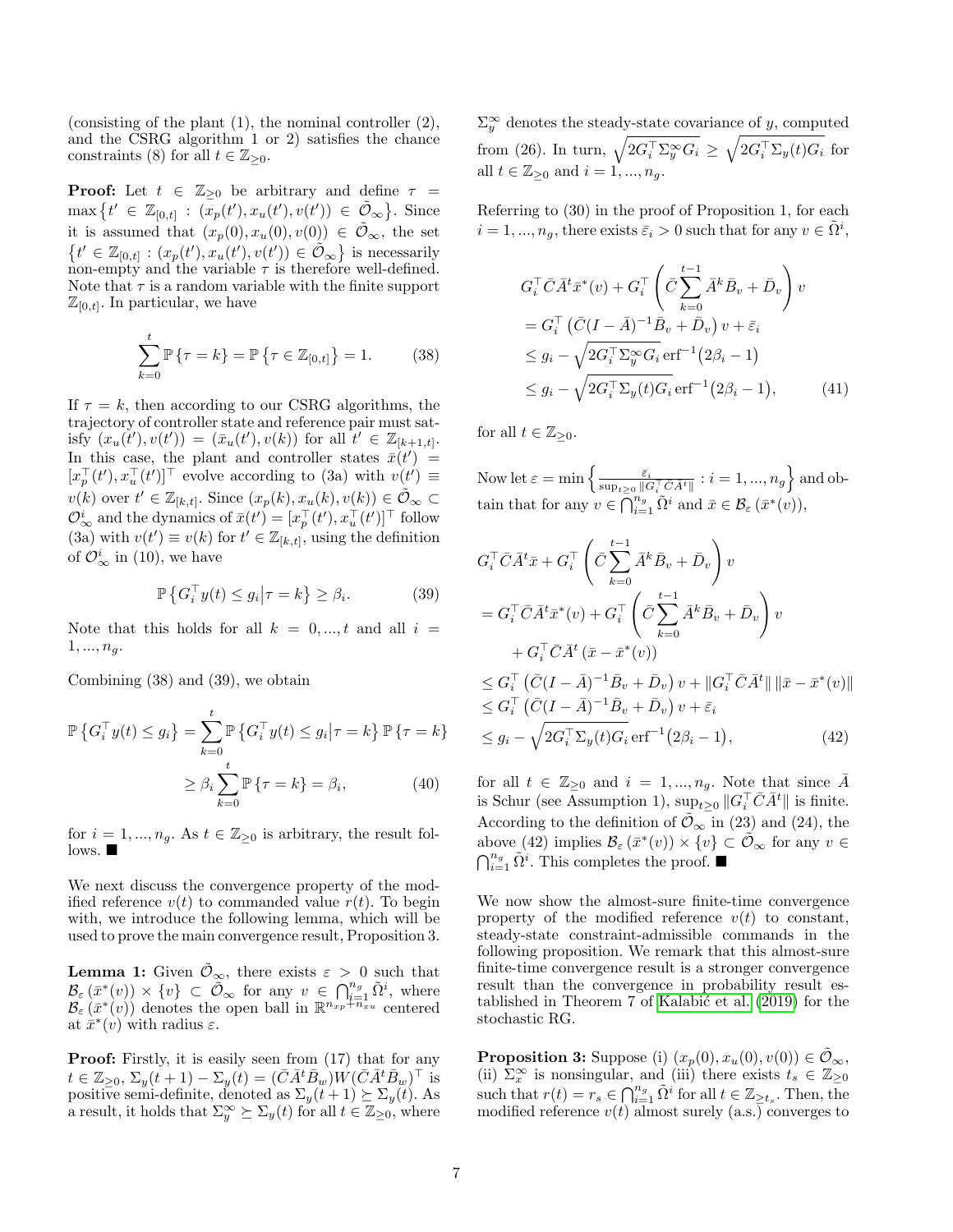$r<sub>s</sub>$  in finite time, i.e.,

$$
\mathbb{P}\Big\{\exists t_f \in \mathbb{Z}_{\geq t_s} \text{ such that } v(t) = r_s, \forall t \in \mathbb{Z}_{\geq t_f}\Big\} = 1.
$$
\n(43)

Proof: Firstly, the constraint (35c) ensures that any realization of the sequence  $\{\|v(t) - r_s\|_R\}_{t=0}^{\infty}$  $\sum_{t=t_s}^{\infty}$  generated by the CSRG must be nonincreasing. Since  $||v(t)-r_s||_R$ is also bounded from below by 0, any realization of  $\{\|v(t) - r_s\|_R\}_{t=t_s}^{\infty}$  must converge to some  $\eta^* \in \mathbb{R}_{\geq 0}$ . More specifically, with  $(35c)$ , whenever  $v(t)$  differs from its previous value  $v(t-1)$ , it must hold that either  $||v(t)-r_s||_R ≤ ||v(t-1)-r_s||_R-δ$ , with δ being a positive constant, or  $||v(t) - r_s||_R = 0$ . This ensures that any realization of  $\{\Vert v(t) - r_s \Vert_R \}_{t=t_s}^{\infty}$  must converge to its corresponding  $\eta^*$  through at most a finite number of jumps and the sequence  $\{v(t)\}_{t=0}^{\infty}$  $\sum_{t=t_s}^{\infty}$  converges to some  $v^* \in \mathbb{R}^{n_v}$ after these jumps. Note that due to the stochastic nature of the system (3), the  $\eta^*$  and  $v^*$  are random variables. In what follows we show that with probability 1,  $\eta^* = 0$ and  $v^* = r_s$ .

Assume the opposite, i.e.,  $\{v(t)\}_{t=0}^{\infty}$  $\sum_{t=t_s}^{\infty}$  converges to some  $v^* \neq r_s$ . In the above we have shown that  $\{v(t)\}_{t=0}^{\infty}$  $t = t_s$ must reach  $v^*$  after a finite number of jumps, which also implies that  $\{v(t)\}_{t=0}^{\infty}$  $\sum_{t=t_s}^{\infty}$  reaches  $v^*$  in finite time. Denote the time instant when  $\{v(t)\}_{t=0}^{\infty}$  $\sum_{t=t_s}^{\infty}$  reaches  $v^*$  as  $t^* \in \mathbb{Z}_{\geq t_s}$ . In particular,  $v(t) = v^* \neq r_s$  for all  $t \in \mathbb{Z}_{\geq t^*}$ .

In this case, the constraint (35c) would never be satisfied over  $t \in \mathbb{Z}_{\geq t^*}$ , and according to the CSRG algorithm (34),  $x_u(\bar{t}) = \bar{x}_u(t) = A_p x_p(t-1) + A_u x_u(t-1)$  $(1) + D_v v(t-1)$  for all  $t \in \mathbb{Z}_{\geq t^*}$ . This implies that the sequence  $\{\bar{x}(t)\}_{t=0}^{\infty}$  $\sum_{t=t^*}^{\infty} = \left\{ \left[ x_p^{\top}(\overline{t}), x_u^{\top}(t) \right]^{\top} \right\}_{t=t^*}^{\infty}$  would be a Gaussian Markov process generated by the recursion (3a) with  $v(t) \equiv v^*$ . Then, because  $\Sigma_x^{\infty}$  is assumed to be nonsingular, the Strong Law of Large Numbers for Markov chains [\(Meyn and Caines, 1991\)](#page-16-4) says that the following,

$$
\lim_{N \to \infty} \frac{1}{N} \sum_{t=t^*}^{t^*+N-1} f(\bar{x}(t)) \stackrel{\text{a.s.}}{=} \int_{\mathbb{R}^{n_{xp}+n_{xu}}} f d\mu^*, \quad (44)
$$

would hold for any positive Borel function  $f$  on  $\mathbb{R}^{n_{xp}+n_{xu}}$ and almost every initial condition  $\bar{x}(t^*)^{\sim} \in \mathbb{R}^{n_{xp}+n_{xu}}$ , where  $\mu^*$  is the Gaussian measure with mean  $\bar{x}^*(v^*)$  and covariance  $\Sigma_x^{\infty}$  [\(Bogachev, 1998\)](#page-15-13).

Because  $v^*$  is generated by the CSRG, it must hold that  $v^* \in \text{proj}_v(\tilde{\mathcal{O}}_{\infty}) \subset \bigcap_{i=1}^{n_g} \tilde{\Omega}^i$ . Then, consider the f in (44) as the indicator function of the open ball  $\mathcal{B}_{\varepsilon/2}(\bar{x}^*(v^*)) \subset$  $\mathbb{R}^{n_{xp}+n_{xu}}$ , i.e.,  $f = \mathbb{I}_{\mathcal{B}_{\varepsilon/2}(\bar{x}^*(v^*))}$ , with  $\varepsilon$  defined as in Lemma 1, and obtain

$$
\lim_{N \to \infty} \frac{1}{N} \sum_{t=t^*}^{t^*+N-1} \mathbb{I}_{\mathcal{B}_{\varepsilon/2}(\bar{x}^*(v^*))}(\bar{x}(t)) \tag{45}
$$
\n
$$
\stackrel{\text{a.s.}}{=} \int_{\mathbb{R}^{n_{xp}+n_{xu}}} \mathbb{I}_{\mathcal{B}_{\varepsilon/2}(\bar{x}^*(v^*))} d\mu^* = \mu^* (\mathcal{B}_{\varepsilon/2}(\bar{x}^*(v^*)) > 0,
$$

which implies the existence of  $N' \in \mathbb{Z}_{\geq 0}$  such that  $\sum_{t=t^*}^{t^*+N'-1} \mathbb{I}_{\mathcal{B}_{\varepsilon/2}(\bar{x}^*(v^*))}(\bar{x}(t)) > 0$ . And this in turn implies the existence of  $t' \in \mathbb{Z}_{[t^*, t^*+N'-1]} \subset \mathbb{Z}_{\geq t^*}$  such that  $\bar{x}(t') = [x_p^{\top}(t'), \bar{x}_u^{\top}(t')]^{\top} \in \mathcal{B}_{\varepsilon/2}(\bar{x}^*(v^*))$ . Then, according to Lemma 1, we have  $(x_p(t'), \bar{x}_u(t'), v^*) \in$  $\mathcal{B}_{\varepsilon/2}(\bar{x}^*(v^*)) \times \{v^*\} \subset \tilde{\mathcal{O}}_{\infty}.$ 

Now let  $\xi_i = \sup_{t \ge 0} ||G_i^{\top}(\bar{C} \sum_{k=0}^{t-1} \bar{A}^k \bar{B}_v + \bar{D}_v) ||$ , which is finite because  $\overline{A}$  is Schur, and consider  $\Delta v$  satisfying  $\|\Delta v\| \leq \min\left\{\bar{\varepsilon}_i/(2\xi_i): i=1,...,n_g\right\}$ , with  $\bar{\varepsilon}_i > 0$  defined as in Proposition 1. Referring to (42) in the proof of Lemma 1, we obtain that

$$
G_i^{\top} \overline{C} \overline{A}^t \overline{x}(t') + G_i^{\top} \left( \overline{C} \sum_{k=0}^{t-1} \overline{A}^k \overline{B}_v + \overline{D}_v \right) (v^* + \Delta v)
$$
  
\n
$$
= G_i^{\top} \overline{C} \overline{A}^t \overline{x}^*(v^*) + G_i^{\top} \left( \overline{C} \sum_{k=0}^{t-1} \overline{A}^k \overline{B}_v + \overline{D}_v \right) v^*
$$
  
\n
$$
+ G_i^{\top} \overline{C} \overline{A}^t (\overline{x}(t') - \overline{x}^*(v^*)) + G_i^{\top} \left( \overline{C} \sum_{k=0}^{t-1} \overline{A}^k \overline{B}_v + \overline{D}_v \right) \Delta v
$$
  
\n
$$
\leq G_i^{\top} (\overline{C} (I - \overline{A})^{-1} \overline{B}_v + \overline{D}_v) v^*
$$
  
\n
$$
+ ||G_i^{\top} \overline{C} \overline{A}^t|| ||\overline{x}(t') - \overline{x}^*(v)|| + \xi_i ||\Delta v||,
$$
  
\n
$$
\leq G_i^{\top} (\overline{C} (I - \overline{A})^{-1} \overline{B}_v + \overline{D}_v) v^* + \overline{\varepsilon}_i
$$
  
\n
$$
\leq g_i - \sqrt{2G_i^{\top} \Sigma_y(t) G_i} \operatorname{erf}^{-1} (2\beta_i - 1), \qquad (46)
$$

for all  $t \in \mathbb{Z}_{\geq 0}$ .

Furthermore, since  $v^*$  and  $r_s$  both belong to the convex set  $\bigcap_{i=1}^{n_g} \tilde{\Omega}^i$ , any  $v^* + \Delta v$  that lies on the line segment connecting  $v^*$  and  $r_s$  also belongs to  $\bigcap_{i=1}^{n_g} \tilde{\Omega}^i$ . For such a case,  $\Delta v$  can be written as  $\Delta v = \lambda (r_s - v^*)$  for some  $\lambda \in$ [0, 1]. Together with (46) and according to the definition of  $\mathcal{O}_{\infty}$  in (23) and (24), it holds that for any  $\Delta v = \lambda (r_s (v^*)$  with  $0 \leq \lambda \leq \overline{\lambda} = \min \big\{ \min \big\{ \bar{\varepsilon}_i / (2 \xi_i || r_s - v^* ||) : i = 1 \big\}$  $1, ..., n_g$ , 1,  $(x_p(t'), \bar{x}_u(t'), v^* + \Delta v) \in \tilde{\mathcal{O}}_{\infty}$ .

Recall that  $\delta > 0$  is a sufficiently small constant. Now consider  $\delta \leq \min\left\{ \bar{\varepsilon}_i/(2\xi_i c) : i = 1, ..., n_g \right\}$ , where  $c > 0$ is a constant such that  $\|\cdot\| \leq c \|\cdot\|_R$  (according to the equivalence of norms on  $\mathbb{R}^{n_v}$ ). Then, for  $\Delta v = \bar{\lambda}(r_s - v^*),$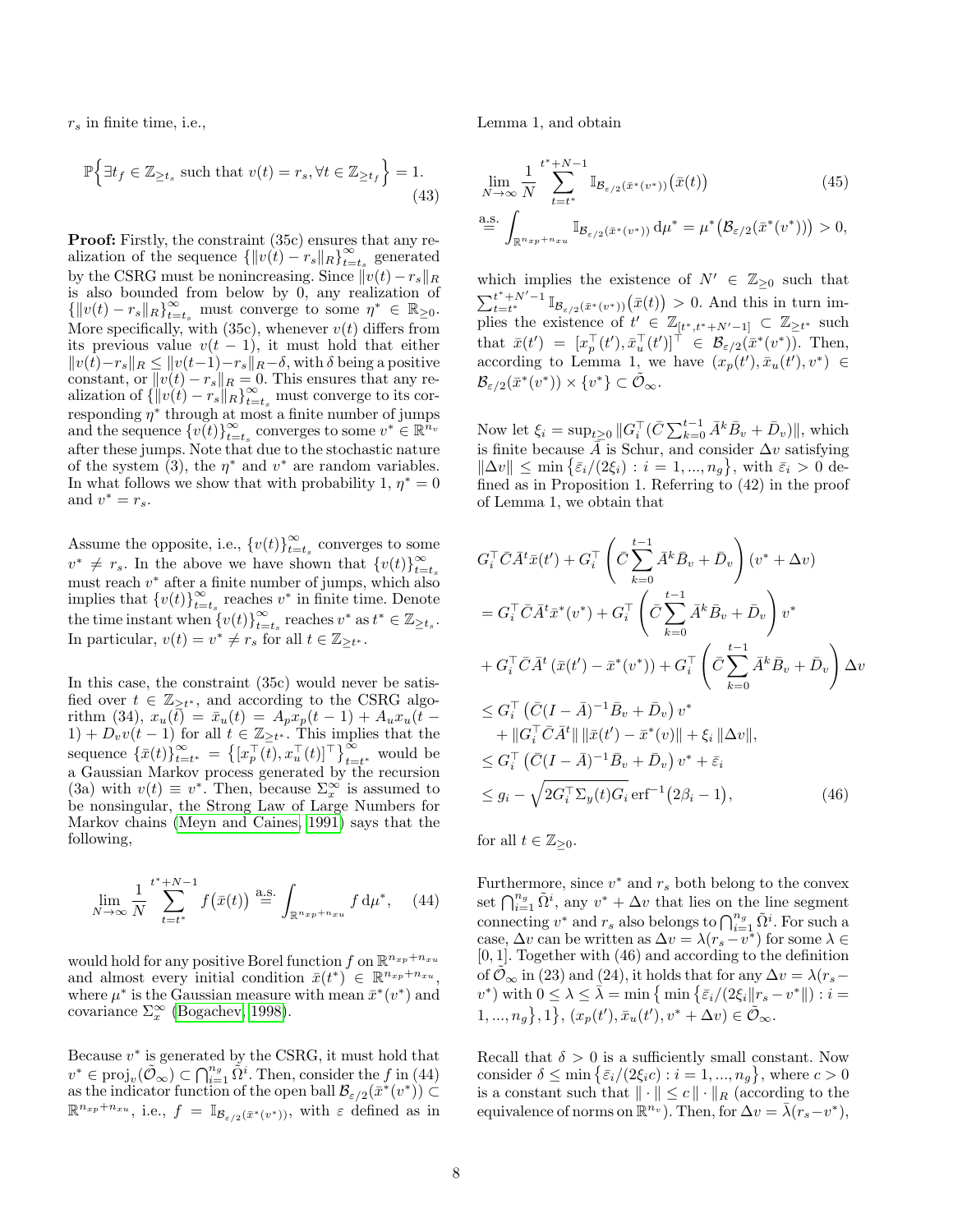we have

$$
||v^* - r_s||_R - ||v^* + \Delta v - r_s||_R
$$
  
\n
$$
= ||v^* - r_s||_R - ||v^* + \bar{\lambda}(r_s - v^*) - r_s||_R
$$
  
\n
$$
= ||v^* - r_s||_R - (1 - \bar{\lambda})||v^* - r_s||_R = \bar{\lambda}||v^* - r_s||_R
$$
  
\n
$$
= \min \left\{ \min \left\{ \frac{\bar{\varepsilon}_i ||v^* - r_s||_R}{2\xi_i ||v^* - r_s||} : i = 1, ..., n_g \right\}, ||v^* - r_s||_R \right\}
$$
  
\n
$$
\geq \min \left\{ \min \left\{ \frac{\bar{\varepsilon}_i}{2\xi_i c} : i = 1, ..., n_g \right\}, ||v^* - r_s||_R \right\}
$$
  
\n
$$
\geq \min \left\{ \delta, ||v^* - r_s||_R \right\},
$$
\n(47)

which can be equivalently written as  $||v^* + \Delta v - r_s||_R^2 \le$  $\left(\max\{\|v^* - r_s\|_{R} - \delta, 0\}\right)^2$ .

Therefore, we have shown that the pair  $(\bar{x}_u(t'), v^* + \Delta v) =$  $(\bar{x}_u(t'), v^* + \bar{\lambda}(r_s - v^*))$  is a feasible solution to the optimization problem (35). Together with the fact that  $(x_p(t'), \bar{x}_u(t'), v^*) \in \tilde{\mathcal{O}}_{\infty}$  shown above and according to the CSRG algorithm (34), we should have  $(x_u(t'), v(t')) = (\hat{x}_u(t'), \hat{v}(t'))$  at  $\hat{t}' \in \mathbb{Z}_{\geq t^*},$  with  $(\hat{x}_u(t'), \hat{v}(t'))$  being the optimal solution to (35). In particular, the constraint (35c) ensures  $\hat{v}(t') \neq v^*$  (note that we have assumed  $v^* \neq r_s$ .

This contradicts our assumption that  ${v(t)}_{t-}^{\infty}$  $\sum_{t=t_s}^{\infty}$  converges to some  $v^* \neq r_s$ . Since at the beginning of the proof we have shown that any realization of the sequence  $\{v(t)\}_{t=t_s}^{\infty}$  must converge to some point, such a contradiction says that the converged point must be  $v^* = r_s$ .

To sum up, we have shown that the sequence  ${v(t)}_{t-}^{\infty}$  $t = t_s$ generated by the CSRG almost surely converges to  $r_s$  after a finite number of jumps, which also implies the convergence is in finite time. Note that the "almost surely" comes from the almost sure equality in (44) and (45). This result can also be explicitly expressed as  $(43)$ .

On the basis of the convergence result of the modified reference  $v(t)$  to constant, steady-state constraintadmissible commanded reference  $r_s$  in Proposition 3, we now discuss the stability property of the commanded set-point  $\bar{x}^*(r_s)$ . In our considered stochastic setting, the stability of  $\bar{x}^*(r_s)$  is characterized by the following Proposition 4 and Remark 1.

**Proposition 4:** Let  $t_f \in \mathbb{Z}_{\geq t_s}$  denote the time instant such that  $v(t) = r_s$  for all  $t \in \mathbb{Z}_{\geq t_f}$ . Then, for  $t \in \mathbb{Z}_{\geq t_f}$ , the difference between  $\bar{x}(t)$  and  $\bar{x}^*(r_s)$  is exponentially bounded in mean square [\(Tarn and Rasis, 1976\)](#page-16-5). In particular, we have

$$
\mathbb{E}\left\{\left\|\bar{x}(t)-\bar{x}^*(r_s)\right\|^2\left|\bar{x}(t_f)\right\}\right\le\frac{\mu}{\alpha}+(1-\alpha)^{t-t_f}\|\bar{x}(t_f)-\bar{x}^*(r_s)\|^2,\qquad(48)
$$

for some constants  $\mu > 0$  and  $\alpha \in (0, 1]$ .

**Proof:** Let  $t \in \mathbb{Z}_{\geq t_f}$  be arbitrary. Define  $\zeta(t) = \bar{x}(t)$  –  $\bar{x}^*(r_s)$  and consider the function  $V(\zeta(t)) = ||\zeta(t)||_P^2 =$  $J(x_u(t), r_s, x_p(t), r_s)$ . If  $(x_p(t + 1), \bar{x}_u(t + 1), v(t)) =$  $r_s$ )  $\in \tilde{\mathcal{O}}_{\infty}$ , then (34) yields that  $(x_u(t+1), v(t+1)) =$  $(\hat{x}_u(t+1), \hat{v}(t+1))$  with  $(\hat{x}_u(t+1), \hat{v}(t+1))$  determined by (35). In this case, both  $(\bar{x}_u(t+1), r_s)$ and  $(\hat{x}_u(t+1), \hat{v}(t+1))$  are feasible solutions to (35), with  $(\hat{x}_u(t+1), \hat{v}(t+1))$  being the optimal one. Indeed, the constraint (35c) also ensures  $\hat{v}(t +$ 1) =  $r_s$ . As a result, we must have  $V(\zeta(t+1))$  =  $J(\hat{x}_u(t+1), r_s, x_p(t+1), r_s) \leq J(\bar{x}_u(t+1), r_s, x_p(t+1))$ 1),  $r_s$ ). If  $(x_p(t+1), \bar{x}_u(t+1), v(t) = r_s) \notin \tilde{\mathcal{O}}_{\infty}$ , then (34) yields that  $(x_u(t + 1), v(t + 1)) = (\bar{x}_u(t + 1), v(t) = r_s),$ and in turn,  $V(\zeta(t+1)) = J(x_u(t+1), r_s, x_p(t+1), r_s) =$  $J(\bar{x}_u(t+1), r_s, x_p(t+1), r_s).$ 

For given  $\bar{x}(t) = [x_p^{\top}(t), x_u^{\top}(t)]^{\top}$ , we have

$$
\mathbb{E}\left\{J\left(\bar{x}_{u}(t+1),r_{s},x_{p}(t+1),r_{s}\right)\left|\bar{x}(t)\right\}\right\}
$$
\n
$$
=\mathbb{E}\left\{\left\|\bar{A}\bar{x}(t)+\bar{B}_{v}r_{s}+\bar{B}_{w}w(t)-(I-\bar{A})^{-1}\bar{B}_{v}r_{s}\right\|_{P}^{2}\left|\bar{x}(t)\right\}\right\}
$$
\n
$$
=\mathbb{E}\left\{\left\|\bar{A}\zeta(t)+\bar{B}_{w}w(t)\right\|_{P}^{2}\left|\zeta(t)\right\}\right\}
$$
\n
$$
=\mathbb{E}\left\{\zeta(t)^{\top}\left(\bar{A}^{\top}P\bar{A}\right)\zeta(t)+2w(t)^{\top}\left(\bar{B}_{w}^{\top}P\bar{A}\right)\zeta(t)\right\}
$$
\n
$$
+w(t)^{\top}\left(\bar{B}_{w}^{\top}P\bar{B}_{w}\right)w(t)\left|\zeta(t)\right\}
$$
\n
$$
=\zeta(t)^{\top}\left(P-Q\right)\zeta(t)+\mathbb{E}\left\{w(t)^{\top}\left(\bar{B}_{w}^{\top}P\bar{B}_{w}\right)w(t)\right\}
$$
\n
$$
=V\left(\zeta(t)\right)-\left\|\zeta(t)\right\|_{Q}^{2}+\text{trace}\left(W\left(\bar{B}_{w}^{\top}P\bar{B}_{w}\right)\right). \tag{49}
$$

Then, using the pointwise inequality  $V(\zeta(t+1)) \leq$  $J(\bar{x}_u(t+1), r_s, x_p(t+1), r_s)$  shown above and the equivalence of norms on  $\mathbb{R}^{n_{xp}+n_{xu}}$ , we obtain

$$
\mathbb{E}\left\{V\left(\zeta(t+1)\right)\big|\zeta(t)\right\}\leq \mathbb{E}\left\{J\left(\bar{x}_u(t+1), r_s, x_p(t+1), r_s\right)\big|\bar{x}(t)\right\}\leq \mu + (1-\alpha)V\left(\zeta(t)\right),
$$
\n(50)

where  $\mu = \text{trace}\left(W\left(\bar{B}_{w}^{\top} P \bar{B}_{w}\right)\right)$  and  $\alpha \in (0,1]$  is such where  $\mu = \text{trace}(W \mid E)$ <br>that  $\sqrt{\alpha} \parallel \cdot \parallel_P \leq \parallel \cdot \parallel_Q$ .

Since the  $t \in \mathbb{Z}_{\geq t_f}$  is arbitrary, (50) also yields

$$
\mathbb{E}\left\{V\left(\zeta(t+2)\right)|\zeta(t)\right\}\n= \mathbb{E}\left\{\mathbb{E}\left\{V\left(\zeta(t+2)\right)|\zeta(t+1)\right\}|\zeta(t)\right\}\n\leq \mathbb{E}\left\{\mu+(1-\alpha)V\left(\zeta(t+1)\right)|\zeta(t)\right\}\n= \mu+(1-\alpha)\mathbb{E}\left\{V\left(\zeta(t+1)\right)|\zeta(t)\right\}\n\leq \mu+(1-\alpha)\left(\mu+(1-\alpha)V(\zeta(t))\right)\n= \left(\sum_{i=0}^{1}(1-\alpha)^{i}\right)\mu+(1-\alpha)^{2}V(\zeta(t)). \tag{51}
$$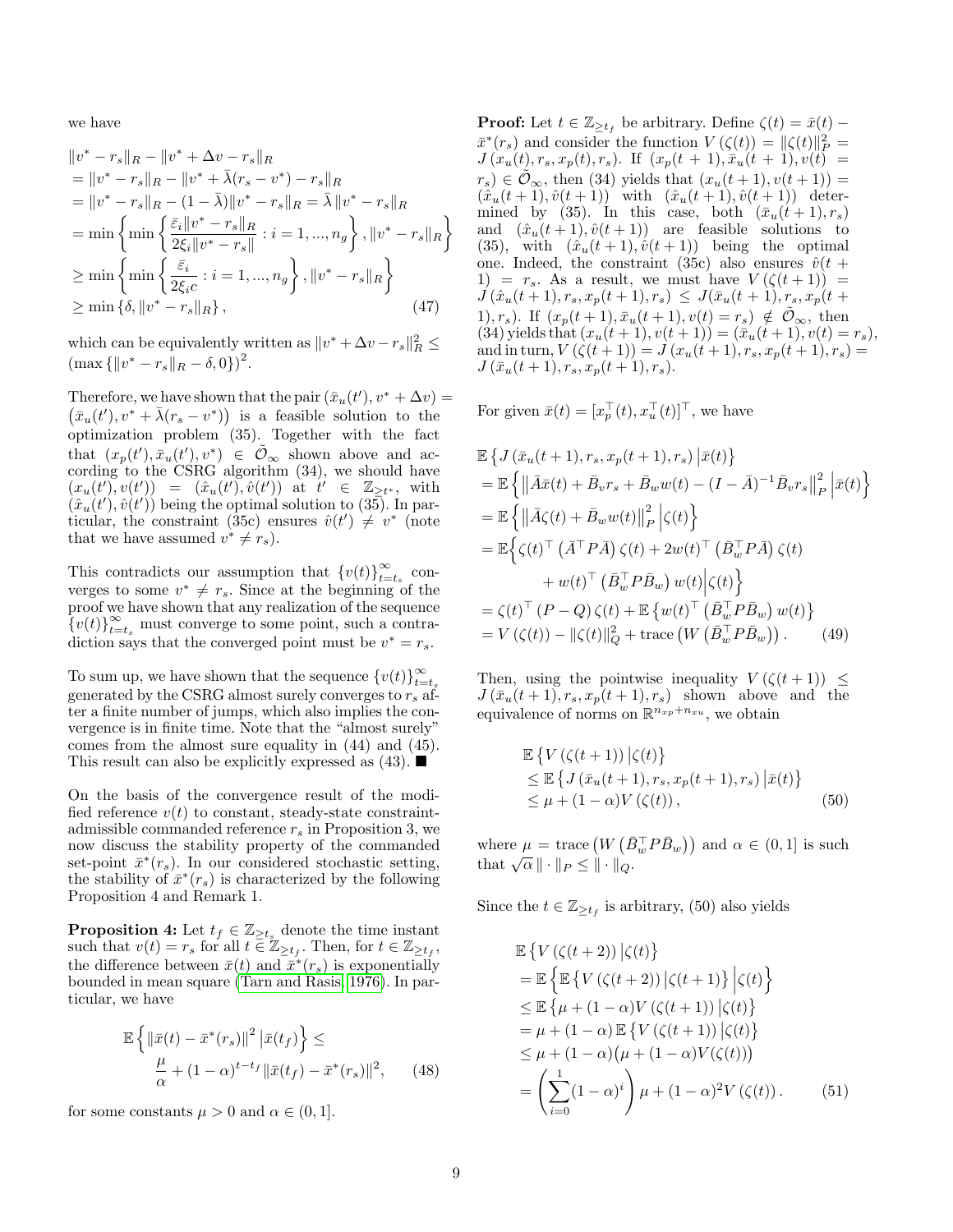Continuing this way, we obtain

$$
\mathbb{E}\left\{V\left(\zeta(t_f+n)\right)|\zeta(t_f)\right\}
$$
\n
$$
=\left(\sum_{i=0}^{n-1} (1-\alpha)^i\right)\mu + (1-\alpha)^n V\left(\zeta(t_f)\right)
$$
\n
$$
\leq \frac{\mu}{\alpha} + (1-\alpha)^n V\left(\zeta(t_f)\right). \tag{52}
$$

Then, (48) follows from (52) and the equivalence of norms on  $\mathbb{R}^{n_{xp}+n_{xu}}$ .

Remark 1: Note first that the existence of the finite time  $t_f \in \mathbb{Z}_{\geq t_s}$  in Proposition 4 is almost surely guaranteed (see Proposition 3). The difference between  $\bar{x}(t)$ and the commanded set-point  $\bar{x}^*(r_s)$  being exponentially bounded in mean square as in (48) also yields that  $\bar{x}^*(r_s)$  is asymptotically stable in mean square in the large [\(Tarn and Rasis, 1976\)](#page-16-5), since as  $t \to \infty$ ,

$$
\mathbb{E}\left\{\lim_{t\to\infty}\left\|\bar{x}(t)-\bar{x}^*(r_s)\right\|^2\right\}\leq\frac{\mu}{\alpha}.\tag{53}
$$

Note that we have dropped the condition on  $\bar{x}(t_f)$  from the expectation since the right-hand side does not depend on  $\bar{x}(t_f)$  [\(Tarn and Rasis, 1976\)](#page-16-5).

#### 4.2 Joint chance constraints

The CSRG scheme introduced in Section 3 is designed to enforce the set of individual chance constraints (8). However, one may sometimes be interested in enforcing chance constraints in the following form,

$$
\mathbb{P}\left\{G_i^{\top}y(t) \le g_i, i = 1, ..., n_g\right\} \ge \beta,\tag{54}
$$

with  $\beta \in (0.5, 1)$ , called a joint chance constraint. In this subsection, we extend the CSRG scheme to treat such joint chance constraints.

In principle, one could define a maximal output admissible set  $\mathcal{O}_{\infty}$  similar to the one defined in (9) and (10) but corresponding to the joint chance constraint (54) as follows,

$$
\mathcal{O}_{\infty} = \left\{ (x_p, x_u, v) \in \mathbb{R}^{n_{xp}} \times \mathbb{R}^{n_{xu}} \times \mathbb{R}^{n_v} : \text{if } x_p(0) = x_p, x_u(0) = x_u, v(t) \equiv v, \text{ and } \left\{ w(t) \right\}_{t \in \mathbb{Z}_{\geq 0}} \sim \mathcal{N}(0, W), \text{then } \mathbb{P}\left\{ G_i^\top y(t) \leq g_i, i = 1, ..., n_g \right\} \geq \beta \text{ for all } t \in \mathbb{Z}_{\geq 0} \right\}. \tag{55}
$$

Then, with this new  $\mathcal{O}_{\infty}$  set, one could formulate the CSRG algorithms similarly as before.

However, the exact construction of the above  $\mathcal{O}_{\infty}$  set requires evaluation of  $\mathbb{P}\big\{G_i^{\top}y(t)\leq g_i, i=1,...,n_g\big\},\$ which involves integration of the density function of a multivariate normal distribution over a polyhedral set and is in general computationally challenging [\(Khachiyan, 1989\)](#page-15-14). Furthermore, this  $\mathcal{O}_{\infty}$  set cannot be characterized by a collection of linear inequalities as in (23), which could also cause the online problems (35) and (37) to be difficult to solve.

Therefore, in what follows we pursue inner approximations of the above  $\mathcal{O}_{\infty}$  set that are easier to compute and will use such approximations to formulate our CSRG algorithms instead of directly using  $\mathcal{O}_{\infty}$ . In particular, we consider the following two approximation approaches:

## 4.2.1 Risk allocation

Note the left-hand side of (54) can be lower bounded as

$$
\mathbb{P}\left\{G_i^{\top}y(t) \le g_i, i = 1, ..., n_g\right\} = \mathbb{P}\left\{\bigcap_{i=1}^{n_g} \left(G_i^{\top}y(t) \le g_i\right)\right\}
$$
\n
$$
= 1 - \mathbb{P}\left\{\bigcup_{i=1}^{n_g} \left(G_i^{\top}y(t) > g_i\right)\right\} \ge 1 - \sum_{i=1}^{n_g} \mathbb{P}\left\{G_i^{\top}y(t) > g_i\right\}
$$
\n
$$
= 1 - \sum_{i=1}^{n_g} \left(1 - \mathbb{P}\left\{G_i^{\top}y(t) \le g_i\right\}\right)
$$
\n
$$
= \sum_{i=1}^{n_g} \mathbb{P}\left\{G_i^{\top}y(t) \le g_i\right\} - (n_g - 1),
$$
\n(56)

where we have used Boole's inequality in the second line. Then, it can be easily seen that one can enforce the joint chance constraint (54) through enforcing the set of individual chance constraints (8) with some  $\beta_i$ ,  $i =$  $1, \ldots, n_q$ , satisfying

$$
\sum_{i=1}^{n_g} \beta_i \ge \beta + (n_g - 1). \tag{57}
$$

The parameters  $\beta_i$ ,  $i = 1, ..., n_g$ , could be treated as optimization variables to reduce conservativeness in the approximation [\(Blackmore and Ono, 2009;](#page-15-15) [Paulson et al.,](#page-16-6) [2020\)](#page-16-6). This way, the constraint functions in (23) characterizing the  $\mathcal{O}_{\infty}^i$  set would be nonlinear functions of the variables  $(x_p, x_u, v, \beta_i)$ . To render linear constraints so as to simplify both the offline construction of  $\mathcal{O}_{\infty}^{i}$  and the online problems (35) and (37), an alternative way is to pre-specify the values of  $\beta_i$ ,  $i = 1, ..., n_g$ , such that the condition (57) is satisfied. A typical choice as in [Ne](#page-16-7)[mirovski and Shapiro \(2007\)](#page-16-7) is given by

$$
\beta_i = \frac{\beta + (n_g - 1)}{n_g}, \quad i = 1, \cdots, n_g. \tag{58}
$$

To sum up, to treat the joint chance constraint (54), the CSRG algorithms are formulated as in Section 3, with the  $\beta_i$ ,  $i = 1, ..., n_g$ , determined according to (58). Following [Blackmore and Ono \(2009\)](#page-15-15); [Paulson et al. \(2020\)](#page-16-6), this approach to treating joint chance constraints is referred to as the *risk allocation* approach.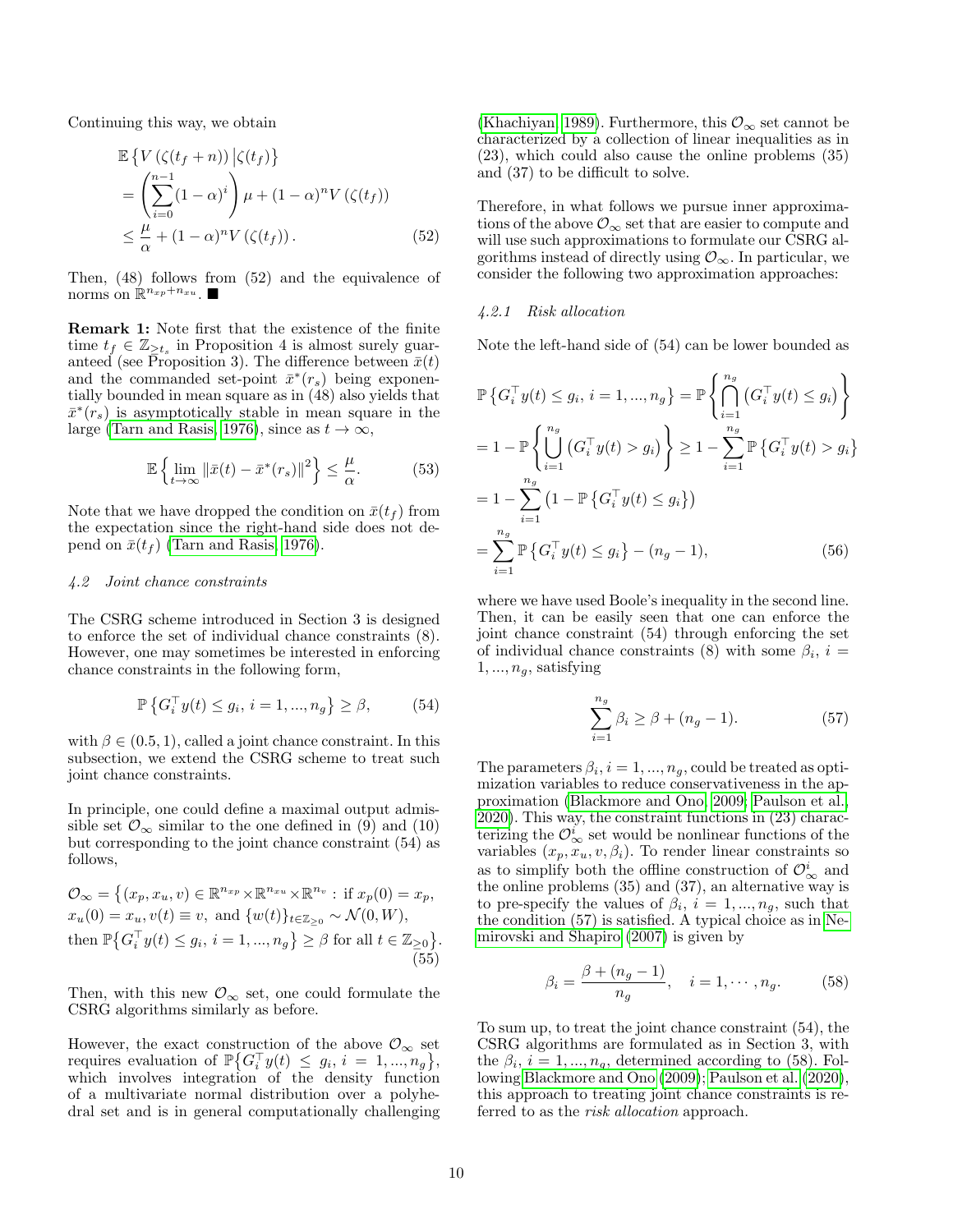#### 4.2.2 β-level confidence ellipsoid

Another approach to guaranteeing satisfaction of the joint chance constraint (54) is to enforce the  $\beta$ -level confidence ellipsoid of  $y(t)$  to be entirely contained in the constraint set. Specifically, the following set of conditions are enforced,

$$
G_i^{\top} \mathcal{P}(t) \le g_i, \quad i = 1, \cdots, n_g,
$$
 (59)

in which  $\mathcal{P}(t) = \{y \in \mathbb{R}^{n_y} : (y - \bar{y}(t))^{\top} (\Sigma_y(t))^{-1} \}$  $(y - \bar{y}(t)) \leq F^{-1}(\beta, n_y)$  is the  $\beta$ -level confidence ellipsoid of  $y(t) \sim \mathcal{N}(\bar{y}(t), \Sigma_y(t))$ , where  $F(\cdot, n_y)$  denotes the cumulative distribution function of the  $\chi^2$ -distribution with  $n_y$  degrees of freedom.

Note that (59) guarantees

$$
\mathbb{P}\left\{G_i^{\top}y(t) \le g_i, i = 1, ..., n_g\right\}
$$
  
\n
$$
\ge \mathbb{P}\left\{(G_i^{\top}y(t) \le g_i, i = 1, ..., n_g) \cap (y(t) \in \mathcal{P}(t))\right\}
$$
  
\n
$$
= \mathbb{P}\left\{y(t) \in \mathcal{P}(t)\right\} = \beta,
$$
\n(60)

where we have used (59) to derive the equality between the second and the third lines. Note also that the support function of the confidence ellipsoid  $P(t)$  is  $h_{\mathcal{P}(t)}(y) = y^{\top} \bar{y}(t) + \sqrt{F^{-1}(\beta, n_y) y^{\top} \Sigma_y(t) y}$  [\(Kurzhan](#page-15-16)[ski and Varaiya, 2000\)](#page-15-16). Then, according to Theorem 2.3 of [Kolmanovsky and Gilbert \(1998\)](#page-15-17), the conditions in (59) can be equivalently expressed as

$$
G_i^{\top} \bar{y}(t) = G_i^{\top} \bar{C} \bar{A}^t \begin{bmatrix} x_p(0) \\ x_u(0) \end{bmatrix} + G_i^{\top} \left( \bar{C} \sum_{k=0}^{t-1} \bar{A}^k \bar{B}_v + \bar{D}_v \right) v
$$
  
 
$$
\leq g_i - \sqrt{F^{-1}(\beta, n_y) G_i^{\top} \Sigma_y(t) G_i}.
$$
 (61)

Therefore, to treat the joint chance constraint (54), the CSRG algorithms are formulated similarly as in Section 3, but with the linear inequalities characterizing the  $\mathcal{O}^i_{\infty}$  set, (22), replaced with the above (61). This approach to treating joint chance constraints has been ex-ploited in [Van Hessem and Bosgra \(2006\)](#page-16-8); Kalabić et al. [\(2019\)](#page-15-12) and is referred to as the confidence ellipsoid approach.

# 4.2.3 Comparison

The risk allocation approach and the confidence ellipsoid approach both can guarantee the satisfaction of the joint chance constraint  $(54)$ , shown in  $(56)$  and  $(60)$ , respectively. However, probability inequalities are exploited in (56) and (60) to achieve this guarantee, which typically cause the feasible set to shrink and result in conservativeness. We now compare the relative conservativeness of the two approaches.

Recall that in the risk allocation approach, (54) is converted into a set of constraints on the mean  $\bar{y}(t)$  as follows:

$$
G_i^{\top} \bar{y}(t) \leq \qquad (62)
$$
  
 
$$
g_i - \sqrt{2} \operatorname{erf}^{-1} \left( 2 \frac{\beta + (n_g - 1)}{n_g} - 1 \right) \sqrt{G_i^{\top} \Sigma_y(t) G_i},
$$

for  $i = 1, ..., n_q$ ; while in the confidence ellipsoid approach, the following set of constraints on  $\bar{y}(t)$  are enforced:

$$
G_i^{\top} \bar{y}(t) \le g_i - \sqrt{F^{-1}(\beta, n_y)} \sqrt{G_i^{\top} \Sigma_y(t) G_i}, \quad (63)
$$

for  $i = 1, ..., n_q$ .

It can be seen that (62) and (63) are both linear inequalities on  $\bar{y}(t)$ , with the same left-hand side  $G_i^{\top} \bar{y}(t)$ and constant right-hand sides. Note that the right-hand sides are constants because the covariance  $\Sigma_{y}(t)$ , determined according to (17), is independent of the variables  $(x_p(0), x_u(0), v)$ . Based on such an observation, the relative conservativeness of the risk allocation approach and the confidence ellipsoid approach can be determined by comparing the right-hand sides of (62) and (63). Specifically, in the case where (62) has a greater right-hand side than (63), which implies that the feasible set characterized by (62) is a superset of that characterized by (63), the risk allocation approach is less conservative than the confidence ellipsoid approach; and vice versa.

Furthermore, which one between the right-hand sides of (62) and (63) is greater can be determined by the sign of the following function,

$$
\Gamma(n_y, n_g, \beta) =
$$
  
\n
$$
\sqrt{2} \operatorname{erf}^{-1} \left( 2 \frac{\beta + (n_g - 1)}{n_g} - 1 \right) - \sqrt{F^{-1}(\beta, n_y)},
$$
\n(64)

which depends only on the dimension of the output vector  $n_y$ , the number of constraints  $n_a$  and the required confidence level of constraint satisfaction  $\beta$ , but not on time  $t$ , specific system dynamics  $(3)$  or constraints  $(G_i, g_i)$ . In particular, the relationship between the sign of (64) and the relative conservativeness of the two approaches is characterized by the following proposition.

**Proposition 5:** If in (64),  $\Gamma(n_y, n_g, \beta) < 0$ , then the feasible set corresponding to the risk allocation approach is a strict superset of that corresponding to the confidence ellipsoid approach, i.e., the risk allocation approach is less conservative than the confidence ellipsoid approach; if  $\Gamma(n_y, n_q, \beta) = 0$ , then the two approaches are equally conservative; if  $\Gamma(n_y, n_q, \beta) > 0$ , then the risk allocation approach is more conservative than the confidence ellipsoid approach.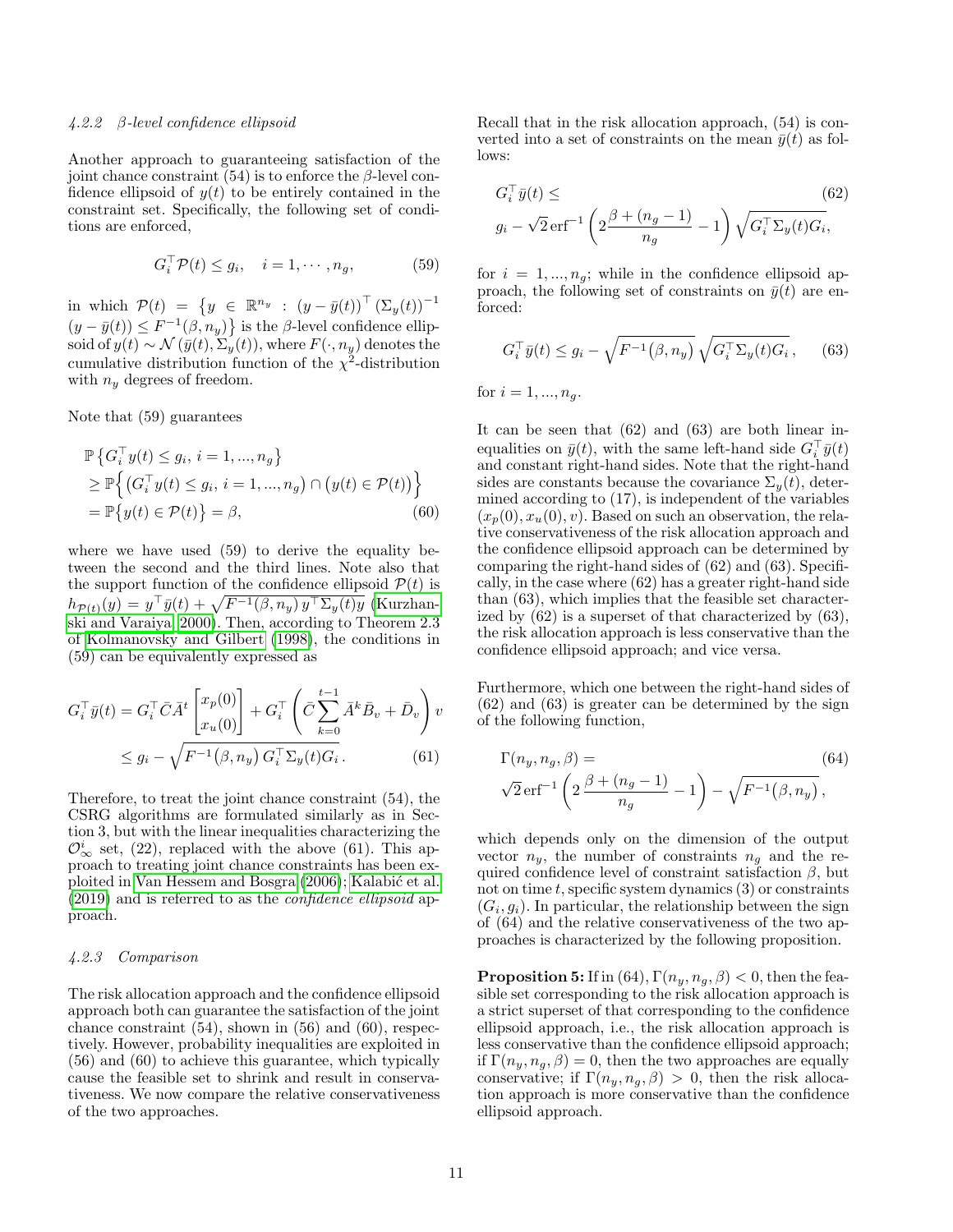**Proof:** It can be easily seen that if  $\Gamma(n_y, n_q, \beta) < 0$ , then for any  $i = 1, ..., n_g$  and  $t \in \mathbb{Z}_{\geq 0}$ , (62) has a strictly greater right-hand side than (63), which implies that the feasible set characterized by (62) is a strict superset of that characterized by (63), i.e., the risk allocation approach is less conservative than the confidence ellipsoid approach. The other two cases can be shown in a similar way.  $\blacksquare$ 

Remark 2: Although stated in the context of our chance-constrained CSRG, Proposition 5 represents a more general result on the relative conservativeness of the risk allocation approach with equal risks (58) and the confidence ellipsoid approach to treating the joint chance constraint (54). This result can also be used in other chance-constrained control techniques, such as in stochastic model predictive control [\(Mesbah, 2016\)](#page-16-1).

Fig. 2 shows the graph of the function  $\Gamma(n_y, n_g, \beta)$  when  $\beta$  is fixed at 0.98. In Fig. 2, the data points marked by blue (yellow) correspond to the cases where the risk allocation approach (the confidence ellipsoid approach) is less conservative. It can be seen that for cases with small  $n_y$  and large  $n_q$ , the confidence ellipsoid approach is less conservative; the risk allocation approach is less conservative for all other cases.



Fig. 2. Graph of  $\Gamma(n_y, n_g, \beta)$  for  $\beta = 0.98$ .

For a specific joint chance constrained problem with given  $(n_y, n_g, \beta)$  values, one can refer to Proposition 5 to choose between the risk allocation approach and the confidence ellipsoid approach to achieve a less conservative CSRG design.

## 5 CSRG Application to Aircraft Flight Control

We now use numerical examples to illustrate the CSRG application to constrained control of aircraft. The aircraft models used in this section are taken from [Mc-](#page-16-0)[Donough and Kolmanovsky \(2015a,](#page-16-0)[b\)](#page-16-3), which are generated using the NASA generic transport model (GTM)

[\(Cunningham et al., 2008\)](#page-15-18) at the trim condition of altitude  $h_0 = 800$  ft, airspeed  $U_0 = 118.15$  ft/s (70 knots), sideslip angle  $\beta_0 = 0$  rad, flight path angle  $\gamma_0 = 0$  rad, and yaw rate  $\dot{\psi}_0 = 0$  rad/s.

# 5.1 Constrained longitudinal flight control

The aircraft longitudinal dynamics are represented by the following continuous-time linear model,



where the states  $x_p^{\text{lon}} = [\Delta U, \Delta \alpha, \Delta q, \Delta \theta]^\top$  represent the deviations in longitudinal airspeed (ft/s), angle of attack (rad), pitch rate (rad/s) and pitch angle (rad), respectively, the control inputs  $u^{\text{lon}} = [\Delta \delta_e, \Delta \delta_T]^\top$  represent the deviations in elevator angle (rad) and thrust throttle percentage, and  $w^{\text{lon}} = [w_x, w_z]^\top$  represents effects of model mismatch, atmospheric disturbances/turbulence, etc. in the longitudinal and vertical directions. The treatment of more general, dynamic models for atmospheric disturbances is out of scope of this paper but will be addressed in future work.

The continuous-time model (65) is converted to a discrete-time model using zero-order hold on the inputs with a sampling period of  $\Delta T = 0.1$  s for the nominal controller and our CSRG design.

We consider a state-feedback controller with integral action for tracking commanded flight path angles  $\Delta \gamma =$  $-\Delta\alpha + \Delta\theta$ . The controller takes the form of (2), where

$$
K_p^{\text{lon}} = \begin{bmatrix} -0.4735 & -37.7045 & 2.4948 & 46.3031 \\ -2.4179 & 38.5827 & 0.2705 & -33.6410 \end{bmatrix},
$$

$$
K_u^{\text{lon}} = \begin{bmatrix} 2.2715 \\ -6.1106 \end{bmatrix}, \qquad B_v^{\text{lon}} = \begin{bmatrix} 0 \\ 0 \end{bmatrix}, \qquad (66)
$$

with the integrator

$$
x_u^{\text{lon}}(t+1) = \underbrace{\left[0 \ -1 \ 0 \ 1\right]}_{=A_p^{\text{lon}}} x_p^{\text{lon}} + x_u^{\text{lon}}(t) - \Delta \gamma_{\text{com}}(t).
$$
\n(67)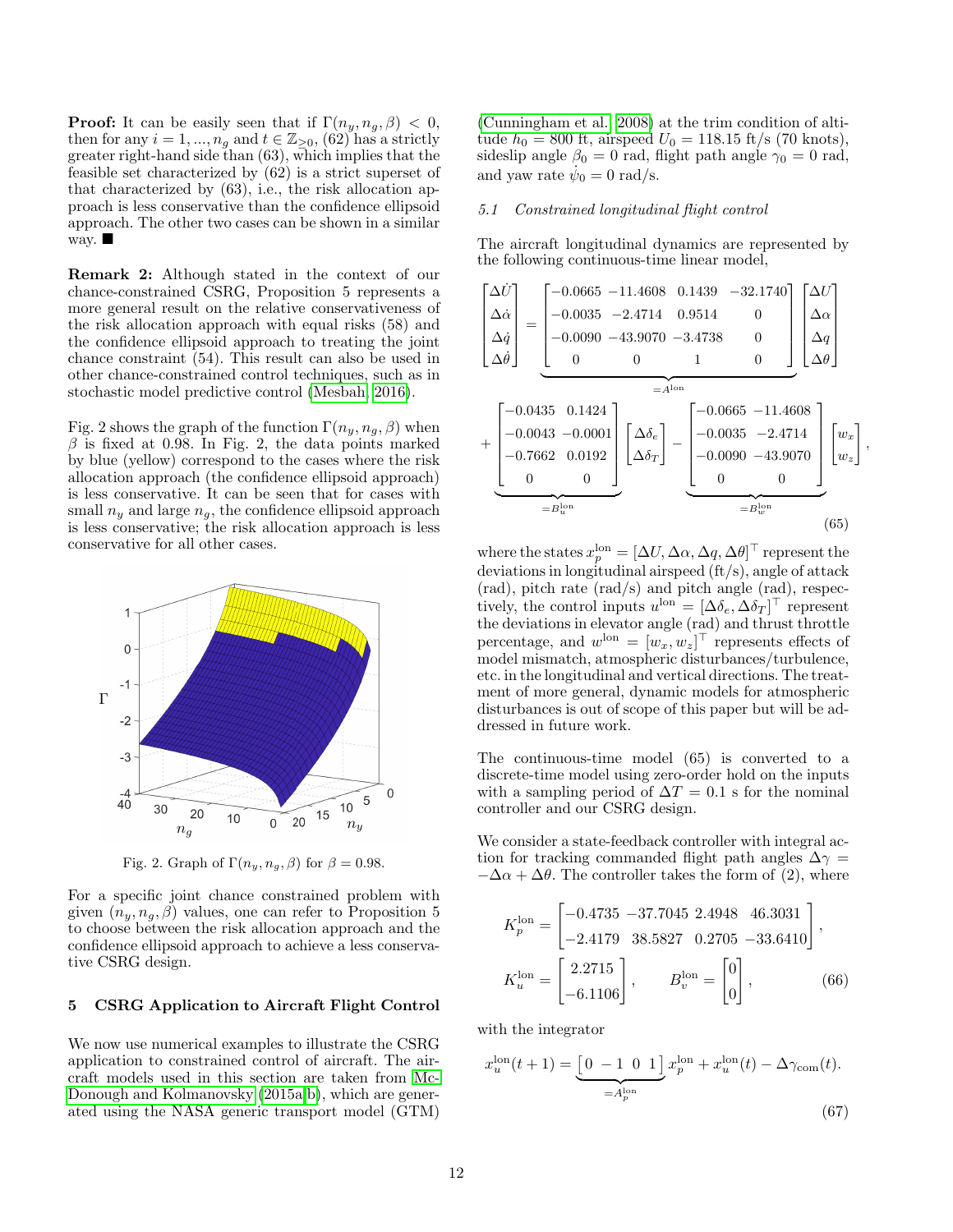We note that this controller design is motivated by the longitudinal flight controllers proposed in [Mc-](#page-16-0)[Donough and Kolmanovsky \(2015a](#page-16-0)[,b\)](#page-16-3). In particular, the gains  $K^{\text{lon}} = [K^{\text{lon}}_p, K^{\text{lon}}_u]$  are obtained by solving a discrete-time Linear-Quadratic-Regulator (LQR)

problem with  $\bar{A}_{open}^{lon}$  =  $A^{lon}$  0  $A_p^{\rm lon}$  1  $\Big], \ \bar{B}_u^{\text{lon}} = % \begin{cases} 0 & \text{if } u > 0 \\ 0 & \text{if } u < 0 \end{cases} \Big|_{\mathcal{H} = \mathcal{H} = \mathcal{H} = \mathcal{H} = \mathcal{H} = \mathcal{H} = \mathcal{H} = \mathcal{H} = \mathcal{H} = \mathcal{H} = \mathcal{H} = \mathcal{H} = \mathcal{H} = \mathcal{H} = \mathcal{H} = \mathcal{H} = \mathcal{H} = \mathcal{H} = \mathcal{H} = \mathcal{H} = \mathcal{H} = \mathcal{H} = \mathcal{H} = \math$  $B_u^{\rm lon}$ 0 1 and  $Q^{\text{lon}} = \text{diag}(10, 10, 10, 10, 100), R^{\text{lon}} = \text{diag}(10, 1).$ 

We assume that the aircraft operation is subject to the following set of constraints on the states and control inputs,

$$
-20 \le \Delta U(t) \le 20, \quad -\frac{\pi}{32} \le \Delta \alpha(t) \le \frac{\pi}{24},
$$
  

$$
-\frac{\pi}{12} \le \Delta q(t) \le \frac{\pi}{12}, \quad -\frac{\pi}{6} \le \Delta \theta(t) \le \frac{\pi}{6}, \quad (68)
$$
  

$$
-\frac{\pi}{6} \le \Delta \delta_e(t) \le \frac{\pi}{6}, \quad -25 \le \Delta \delta_T(t) \le 25.
$$

The disturbance  $w^{\text{lon}} = [w_x, w_z]^\top$  is modeled as a Gaussian noise. In particular, we assume the inputs  $\{w^{\text{lon}}(t)\}_{t\in\mathbb{Z}_{\geq 0}}$  to satisfy Assumption 2 with

$$
\{w^{\text{lon}}(t)\}_{t \in \mathbb{Z}_{\geq 0}} \sim \mathcal{N}\left(0, \text{diag}(10^{-2}, 10^{-4})\right). \tag{69}
$$

Firstly, we simulate the response of the nominal closedloop system (consisting of the plant (65) and the nominal controller (66)-(67)) starting from the initial condition  $x_p^{\text{lon}}(0) = [0, 0, 0, 0]^\top$  and  $x_u^{\text{lon}}(0) = 0$  to track the commanded flight path angle profile  $\Delta\gamma_{\rm com}(t)$  shown by the red dotted curve in Fig. 3(a). The trajectories of the actual flight path angle  $\Delta \gamma(t) = -\Delta \alpha(t) + \Delta \theta(t)$  and the elevator angle  $\Delta \delta_e(t)$  are plotted in Fig. 3. It can be observed from Fig. 3(b) that the transient responses of  $\Delta\delta_e(t)$  to the step changes in  $\Delta\gamma_{\text{com}}(t)$  significantly violate the constraints  $-\frac{\pi}{6} \leq \Delta \delta_e(t) \leq \frac{\pi}{6}$ .



Fig. 3. Longitudinal flight control: Simulated trajectory of the nominal closed-loop system.

We now apply the proposed CSRG scheme to enforce the constraints (68). Due to the presence of the stochastic disturbances (69), we enforce the constraints (68) probabilistically. In this example, we enforce each of them as an individual chance constraint in the form of (8), with  $\beta_i = 0.99$  for all  $i = 1, ..., 12$ . For the CSRG online optimization problem, we choose  $P$  as the positivedefinite solution to (13) with  $Q = diag(1, 1, 1, 1, 1)$  and  $R = 10<sup>4</sup>$  in the cost function (12). We remark that a large R can increase the convergence speed of the modified reference  $v(t)$  to the commanded value  $r(t)$ . Also, we choose  $\delta = 10^{-6}$  in the constraint (35c).



Fig. 4. Longitudinal flight control: Simulated trajectory of the closed-loop system augmented with CSRG Algorithm 1.



Fig. 5. Longitudinal flight control: Simulated trajectory of the closed-loop system augmented with CSRG Algorithm 2.

We consider both the applications of CSRG Algorithms 1 and 2 and compare them. The responses of the closedloop system starting from the same initial condition to track the same commanded flight path angle profile as before when augmented with CSRG Algorithms 1 and 2 are illustrated in Figs. 4 and 5, respectively. Recall that the CSRG replaces the original command  $\gamma_{\text{com}}(t)$  in (67) with a modified reference  $v(t)$  to enforce constraints. The trajectory of  $v(t)$  is shown by the green dashed-dotted curve in panel (a) of Figs. 4 and 5. It can be observed that, in both cases,  $v(t)$  deviates from the command  $\gamma_{\text{com}}(t)$  when  $\gamma_{\text{com}}(t)$  has step changes and converges to  $\gamma_{\text{com}}(t)$  after a short-period transient response. From panel (b) of Figs. 4 and 5 we can observe that with CSRG, the significant violations of the constraints  $-\frac{\pi}{6} \leq$  $\Delta \delta_e(t) \leq \frac{\pi}{6}$  in Fig. 3(b) have been avoided. Indeed, if we look at panel (b) of Figs. 4 and 5 more closely, we can find a few slight constraint violations over 40  $\sim$  45 s. Such slight constraint violations are due to our probabilistic enforcement of the constraints. We also note that the other constraints of (68) are all strictly satisfied in both cases.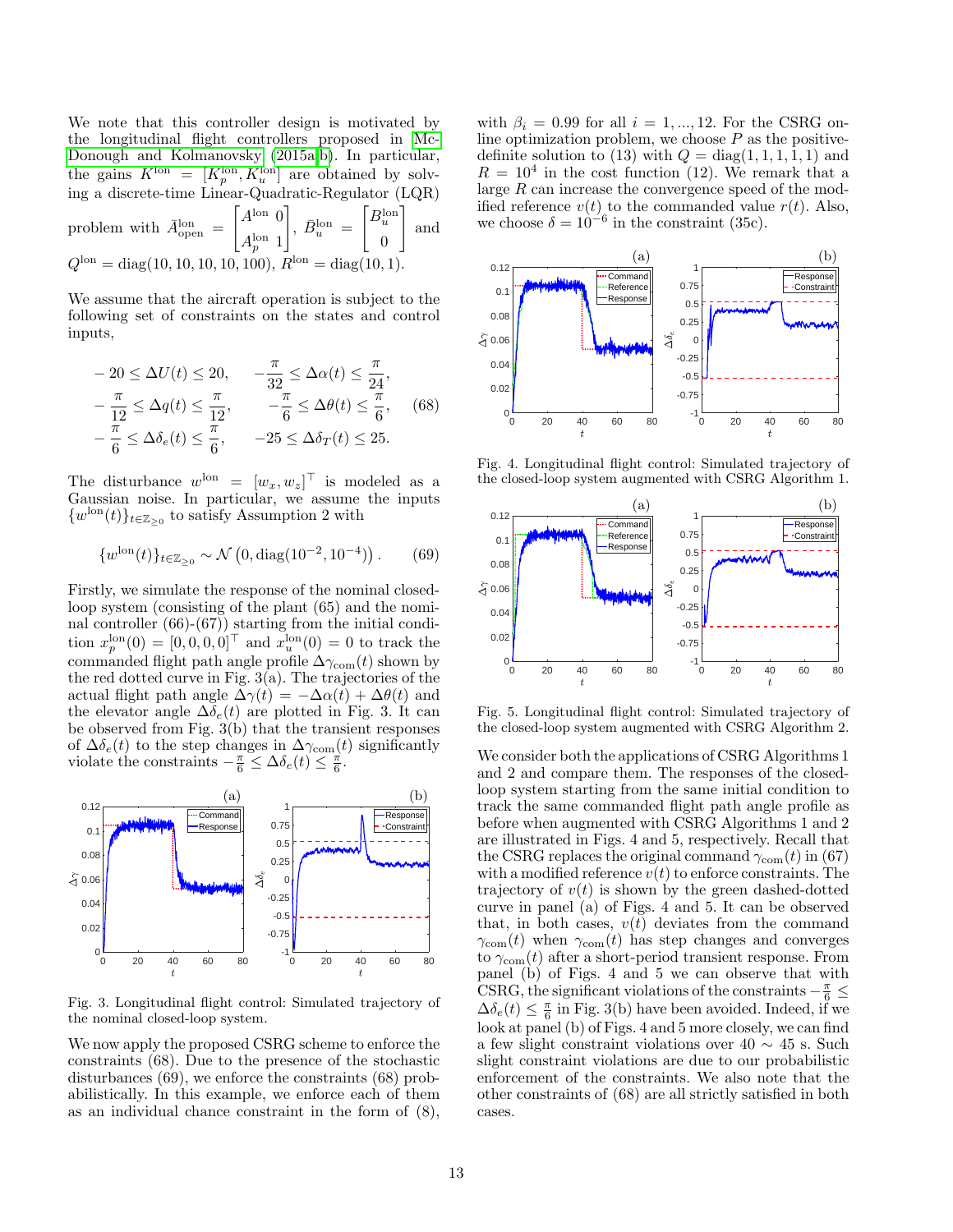Comparing panel (a) of Figs. 4 and 5 we can observe that, unlike the gradual convergence of  $v(t)$  to  $\gamma_{\text{com}}(t)$ in Fig. 4(a), the modified reference  $v(t)$  converges to the command  $\gamma_{\text{com}}(t)$  abruptly through a jump at about 2 s and through another jump at about 45 s in Fig. 5(a). This is a result of the fact that CSRG Algorithm 2 is designed for prioritizing the convergence of  $v(t)$ . Meanwhile, it can also be observed that the state responses resulting from the two algorithms, shown by the blue solid curves, have similar speeds in this example. Interestingly, in Fig.  $4(a)$  we can observe a few places where the state response is ahead of the reference response. This is partly attributed to the integrator state resets by CSRG, and is also related to effects of the stochastic disturbances (69).

## 5.2 Constrained lateral flight control

The aircraft lateral dynamics are represented by the following continuous-time linear model,



where the states  $x_p^{\text{lat}} = [\Delta \beta, \Delta p, \Delta r, \Delta \phi]^\top$  represent the deviations in sideslip angle (rad), roll rate (rad/s), yaw rate (rad/s) and roll angle (rad), respectively, the control inputs  $u^{\text{lat}} = [\Delta \delta_a, \Delta \delta_r]^\top$  represent the deviations in aileron angle (rad) and rudder angle (rad), and the disturbance input  $w^{\text{lat}} = w_y$  represents effects of model mismatch, atmospheric disturbances/turbulence, etc. in the lateral direction.

Firstly, as in the longitudinal case, the continuous-time model (70) is converted to a discrete-time model using zero-order hold on the inputs with a sampling period of  $\Delta T = 0.1$  s. Then, a nominal controller in the form of (2) with

$$
K_p^{\text{lat}} = \begin{bmatrix} -1.4874 & 0.3021 & 0.8549 & 2.1801 \\ -0.4431 & 0.2363 & 1.2214 & 2.1289 \end{bmatrix},
$$
  
\n
$$
K_u^{\text{lat}} = \begin{bmatrix} 0.0680 \\ 0.0684 \end{bmatrix}, \qquad B_v^{\text{lat}} = \begin{bmatrix} 0 \\ 0 \end{bmatrix}, \qquad (71)
$$
  
\n
$$
A_p^{\text{lat}} = \begin{bmatrix} 0 & 0 & 0 & 1 \end{bmatrix}, \qquad A_u^{\text{lat}} = 1, \qquad D_v^{\text{lat}} = -1,
$$

is used to track commanded roll angles  $r(t) = \Delta \phi_{com}(t)$ [\(McDonough and Kolmanovsky, 2015b\)](#page-16-3), where the gains  $K^{\text{lat}} = [K^{\text{lat}}_{p}, K^{\text{lat}}_{u}]$  are obtained by solving a discretetime LQR problem with  $\bar{A}_{open}^{\text{lat}} =$  $A<sup>lat</sup> 0$  $A_p^{\rm lat}$   $A_u^{\rm lat}$  $\Big], \, \bar{B}_u^{\rm lat} \,=\,$  $B_u^{\text{lat}}$  $\overline{0}$ 1 and  $Q^{\text{lat}} = \text{diag}(100, 100, 100, 100, 1)$ ,  $R^{\text{lat}} =$ diag(100, 100).

We consider the following set of constraints,

$$
-\frac{\pi}{12} \leq \Delta \beta \leq \frac{\pi}{12}, \qquad -\frac{\pi}{12} \leq \Delta p \leq \frac{\pi}{12},
$$
  

$$
-\frac{\pi}{12} \leq \Delta r \leq \frac{\pi}{12}, \qquad -\frac{\pi}{3} \leq \Delta \phi \leq \frac{\pi}{3}, \qquad (72)
$$
  

$$
-\frac{\pi}{6} \leq \Delta \delta_a \leq \frac{\pi}{6}, \qquad -\frac{\pi}{6} \leq \Delta \delta_r \leq \frac{\pi}{6},
$$

and we model the disturbance  $w^{\text{lat}} = w_y$  as a Gaussian noise satisfying Assumption 2 with

$$
\{w^{\text{lat}}(t)\}_{t \in \mathbb{Z}_{\geq 0}} \sim \mathcal{N}\left(0, 10^{-5}\right). \tag{73}
$$

In this example, we enforce the constraints (72) jointly as a chance constraint in the form of (54), where the required confidence level  $\beta$  is chosen as 0.98. It can be determined from (72) that we have  $n_y = 6$  outputs and  $n_q = 12$  constraints. In this case, referring to Proposition 5 or Fig. 2, we know that the risk allocation approach has a lower degree of conservativeness than the confidence ellipsoid approach for treating the formulated joint chance constraint. Therefore, we choose to use the risk allocation approach to formulate our CSRG algorithm. In particular, according to (58), we set  $\beta_i = \frac{0.98 + (12 - 1)}{1^2} = 0.9983$  for all  $i = 1, ..., 12$ .<br>The parameters  $P, R$  and  $\delta$  for the CSRG online optimization problem are chosen to be the same as in the longitudinal case.

The state response of the nominal closed-loop system, i.e., without CSRG, and the reference and state responses of the closed-loop system augmented with CSRG Algorithm 1 starting from the initial condition  $x_p^{\text{lat}}(0) = [0, 0, 0, 0]^\top$  and  $x_u^{\text{lat}}(0) = 0$  to track the commanded roll angle profile  $\Delta\phi_{\text{com}}(t)$  shown by the red dotted curve in Fig.  $6(a-1)$  are illustrated in Fig.  $6(a)$ and (b), respectively. It can be observed from Fig. 6 that without CSRG, the constraints on  $\Delta p$  and on  $\Delta \delta_r$ are violated; with CSRG, these constraint violations are avoided. We note that the other constraints of (72) are also enforced when CSRG is used.

### 5.3 Comparisons

To compare the constrained domain of attraction with both controller state and reference modifications and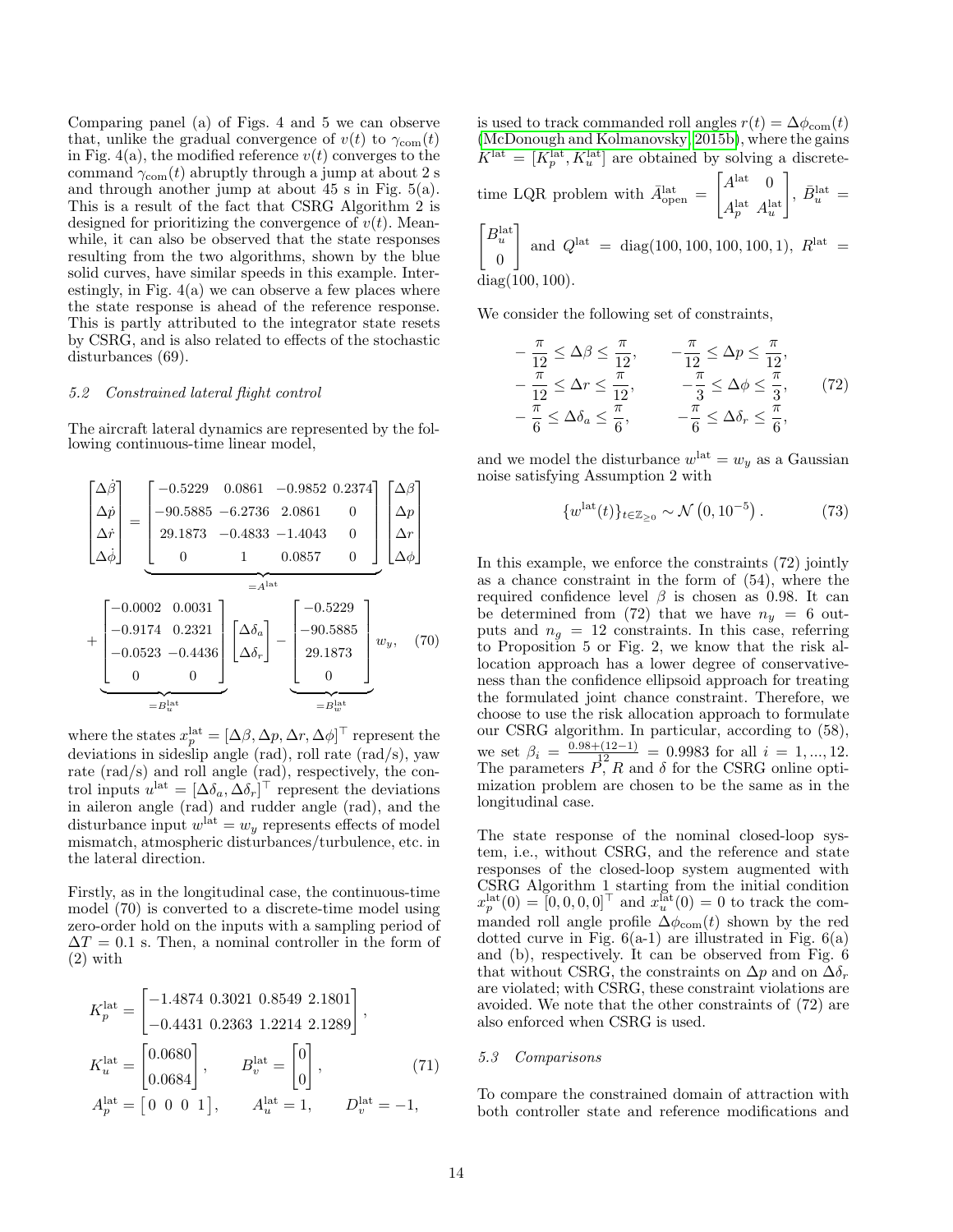

Fig. 6. Lateral flight control: Simulated trajectories of (a) the nominal closed-loop system and (b) the closed-loop system augmented with CSRG Algorithm 1.

that with only reference modification (i.e., without controller state modification), we define the following set,

$$
\tilde{\mathcal{O}}_{\infty}^{x_u(0)=0} = \tilde{\mathcal{O}}_{\infty} \cap \{(x_p, x_u, v) : x_u = 0\}.
$$
 (74)

The set  $\tilde{\mathcal{O}}_{\infty}^{x_u(0)=0}$  represents the set of chance-constraint admissible initial plant state and constant reference input pairs  $(x_p(0), v)$  when the initial controller state  $x_u(0)$ is zero. Then, we consider the projections of  $\tilde{\mathcal{O}}_{\infty}$  and  $\tilde{\mathcal{O}}_{\infty}^{x_u(0)=0}$  onto the  $x_p$ -space, denoted as  $\text{proj}_{x_p}(\tilde{\mathcal{O}}_{\infty})$  and  $\mathrm{proj}_{x_p}(\tilde{\mathcal{O}}_{\infty}^{x_u(0)=0}),$  respectively.

According to the definition of  $\tilde{\mathcal{O}}_{\infty}$ ,  $\text{proj}_{x_p}(\tilde{\mathcal{O}}_{\infty})$  represents the set of plant states at which there exist controller state and reference pairs that guarantee their corresponding future system trajectories satisfying the chance constraints. Referring to Propositions 3 and 4, the reference  $v(t)$  and state  $\bar{x}(t)$  responses in closed-loop operation of the system augmented with CSRG starting from these plant states are guaranteed to converge to r in finite time almost surely and to  $\bar{x}^*(r)$  in mean square for constant, steady-state constraint-admissible command r. Therefore,  $\text{proj}_{x_p}(\tilde{\mathcal{O}}_{\infty})$  is referred to as the constrained domain of attraction of CSRG. In contrast,  $\text{proj}_{x_p}(\tilde{\mathcal{O}}_{\infty}^{x_u(0)=0})$  represents the set of plant states at which the chance constraints can be enforced by properly choosing the reference value if the current controller state is zero and cannot be adjusted.

The comparison between  $\mathrm{proj}_{x_p}(\tilde{\mathcal{O}}_\infty)$  and  $\mathrm{proj}_{x_p}(\tilde{\mathcal{O}}_\infty^{x_u(0)=0})$ for the longitudinal flight control example is illustrated in Fig. 7, where the blue and red 3D polygons show, respectively, the projections of  $\tilde{\mathcal{O}}_{\infty}$  and  $\tilde{\mathcal{O}}_{\infty}^{x_u(0)=0}$  onto the  $(\Delta U, \Delta \alpha, \Delta \theta)$ -space. Similarly,  $\text{proj}_{x_p}(\tilde{\mathcal{O}}_{\infty})$  and  $\text{proj}_{x_p}(\tilde{\mathcal{O}}_{\infty}^{x_u(0)=0})$  for the lateral flight control example are illustrated by the blue solid and red dash-dotted 2D polygons in Fig. 8. It can be observed from Figs. 7 and 8 that  $\mathrm{proj}_{x_p}(\tilde{\mathcal{O}}_{\infty})$  is much larger than  $\mathrm{proj}_{x_p}(\tilde{\mathcal{O}}_{\infty}^{x_u(0)=0})$ in both cases. This demonstrates the fact that, by admitting both controller state and reference modifications, our proposed CSRG scheme can have a considerably larger constrained domain of attraction compared to admitting only reference modification as in conventional RG schemes.



Fig. 7. Longitudinal flight control: Projections of  $\tilde{\mathcal{O}}_{\infty}$  versus  $\tilde{\mathcal{O}}_{\infty}^{x_u(0)=0}$  onto the  $(\Delta U, \Delta \alpha, \Delta \theta)$ -space.

In Fig. 8, we also show the projection onto the  $(\Delta \beta, \Delta \phi)$ plane of the  $\tilde{\mathcal{O}}_{\infty}$  set corresponding to the confidence ellipsoid approach to treating the formulated joint chance constraint in the lateral flight control example. It can be observed that the green dashed polygon, which corresponds to the confidence ellipsoid approach, is strictly contained in the blue solid polygon, which corresponds to the risk allocation approach. The conclusion that the risk allocation approach is less conservative than the confidence ellipsoid approach in this example is consistent with Proposition 5 and Fig. 2. Specifically, in this exam-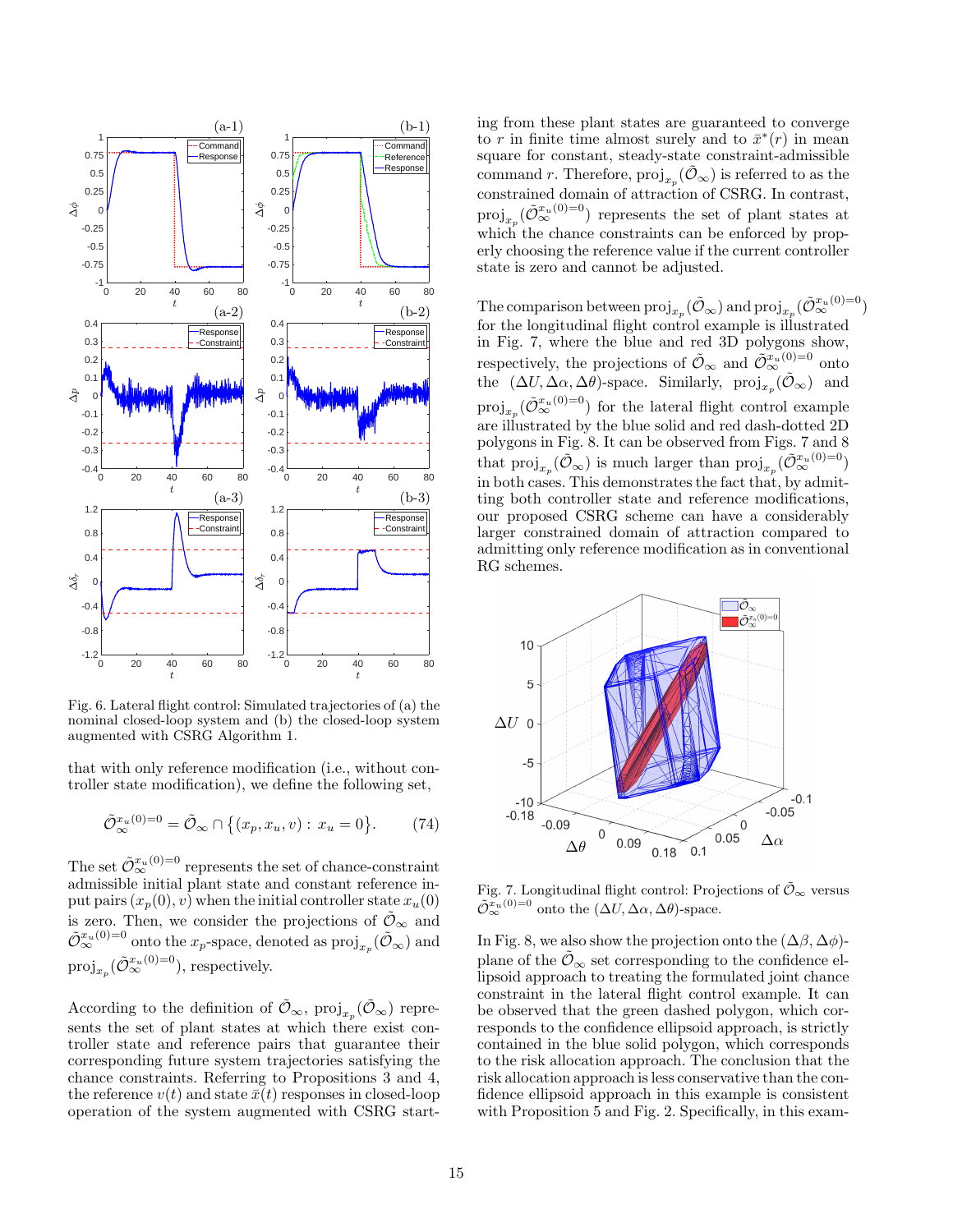

Fig. 8. Lateral flight control: Projections of  $\tilde{\mathcal{O}}_{\infty}, \tilde{\mathcal{O}}_{\infty}^{x_u(0)=0}$ with the risk allocation (RA) approach, and  $\mathcal{O}_{\infty}$  with the confidence ellipsoid (CE) approach onto the  $(\Delta \beta, \Delta \phi)$ -plane.

ple we have  $(n_y, n_g, \beta) = (6, 12, 0.98)$  and  $\Gamma(n_y, n_g, \beta) =$  $\Gamma(6, 12, 0.98) < 0.$ 

# 6 Concluding Remarks

In this paper, we introduced the chance-constrained controller state and reference governor (CSRG), as an add-on scheme for closed-loop systems with dynamic controllers that are subject to stochastic disturbances and pointwise-in-time constraints. We showed that this chance-constrained CSRG guarantees closed-loop chance-constraint satisfaction, almost-sure finite-time convergence of the modified reference to constant, steady-state constraint-admissible command, and meansquare stability of the commanded state set-point. We also extended CSRG formulation from treating individual chance constraints to treating joint chance constraints, and we have developed guidelines for when risk allocation is advantageous over the confidence ellipsoid approach in treating such joint constraints. Finally, we illustrated CSRG application using constrained aircraft flight control examples.

#### Acknowledgments

This research was supported by the National Science Foundation awards ECCS 1931738 and CMMI 1904394.

# References

- <span id="page-15-4"></span>Bemporad, A., 1998. Reference governor for constrained nonlinear systems. IEEE Transactions on Automatic Control 43 (3), 415–419.
- <span id="page-15-3"></span>Bemporad, A., Casavola, A., Mosca, E., 1997. Nonlinear control of constrained linear systems via predictive reference management. IEEE Transactions on Automatic Control 42 (3), 340–349.
- <span id="page-15-11"></span>Birge, J. R., Louveaux, F., 2011. Introduction to stochastic programming. Springer Science & Business Media.
- <span id="page-15-15"></span>Blackmore, L., Ono, M., 2009. Convex chance constrained predictive control without sampling. In: AIAA Guidance, Navigation, and Control Conference. p. 5876.
- <span id="page-15-13"></span>Bogachev, V. I., 1998. Gaussian measures. No. 62. American Mathematical Soc.
- <span id="page-15-5"></span>Borrelli, F., Falcone, P., Pekar, J., Stewart, G., 2009. Reference governor for constrained piecewise affine systems. Journal of Process Control 19 (8), 1229–1237.
- <span id="page-15-2"></span>Bupp, R. T., Bernstein, D. S., Chellaboina, V. S., Haddad, W. M., 2000. Resetting virtual absorbers for vibration control. Journal of Vibration and Control 6 (1), 61–83.
- <span id="page-15-7"></span>Casavola, A., Mosca, E., Angeli, D., 2000. Robust command governors for constrained linear systems. IEEE Transactions on Automatic Control 45 (11), 2071– 2077.
- <span id="page-15-18"></span>Cunningham, K., Foster, J., Murch, A., Morelli, E., 2008. Practical application of a subscale transport aircraft for flight research in control upset and failure conditions. In: AIAA Atmospheric Flight Mechanics Conference and Exhibit. p. 6200.
- <span id="page-15-0"></span>Garone, E., Di Cairano, S., Kolmanovsky, I., 2017. Reference and command governors for systems with constraints: A survey on theory and applications. Automatica 75, 306–328.
- <span id="page-15-8"></span>Gilbert, E., Kolmanovsky, I., 2002. Nonlinear tracking control in the presence of state and control constraints: A generalized reference governor. Automatica 38 (12), 2063–2073.
- <span id="page-15-6"></span>Gilbert, E. G., Kolmanovsky, I., 1999. Fast reference governors for systems with state and control constraints and disturbance inputs. International Journal of Robust and Nonlinear Control: IFAC-Affiliated Journal 9 (15), 1117–1141.
- <span id="page-15-9"></span>Gilbert, E. G., Ong, C.-J., 2011. Constrained linear systems with hard constraints and disturbances: An extended command governor with large domain of attraction. Automatica 47 (2), 334–340.
- <span id="page-15-12"></span>Kalabić, U. V., Li, N. I., Vermillion, C., Kolmanovsky, I. V., 2019. Reference governors for chanceconstrained systems. Automatica 109, 108500.
- <span id="page-15-14"></span>Khachiyan, L. G., 1989. The problem of calculating the volume of a polyhedron is enumerably hard. Russian Mathematical Surveys 44 (3), 199.
- <span id="page-15-17"></span>Kolmanovsky, I., Gilbert, E. G., 1998. Theory and computation of disturbance invariant sets for discrete-time linear systems. Mathematical Problems in Engineering 4 (4), 317–367.
- <span id="page-15-16"></span>Kurzhanski, A. B., Varaiya, P., 2000. Ellipsoidal techniques for reachability analysis: Internal approximation. Systems & Control Letters 41 (3), 201–211.
- <span id="page-15-10"></span>Li, N., Kolmanovsky, I. V., Girard, A., 2020. A reference governor for nonlinear systems with disturbance inputs based on logarithmic norms and quadratic programming. IEEE Transactions on Automatic Control 65 (7), 3207–3214.
- <span id="page-15-1"></span>Mayne, D. Q., Rawlings, J. B., Rao, C. V., Scokaert,